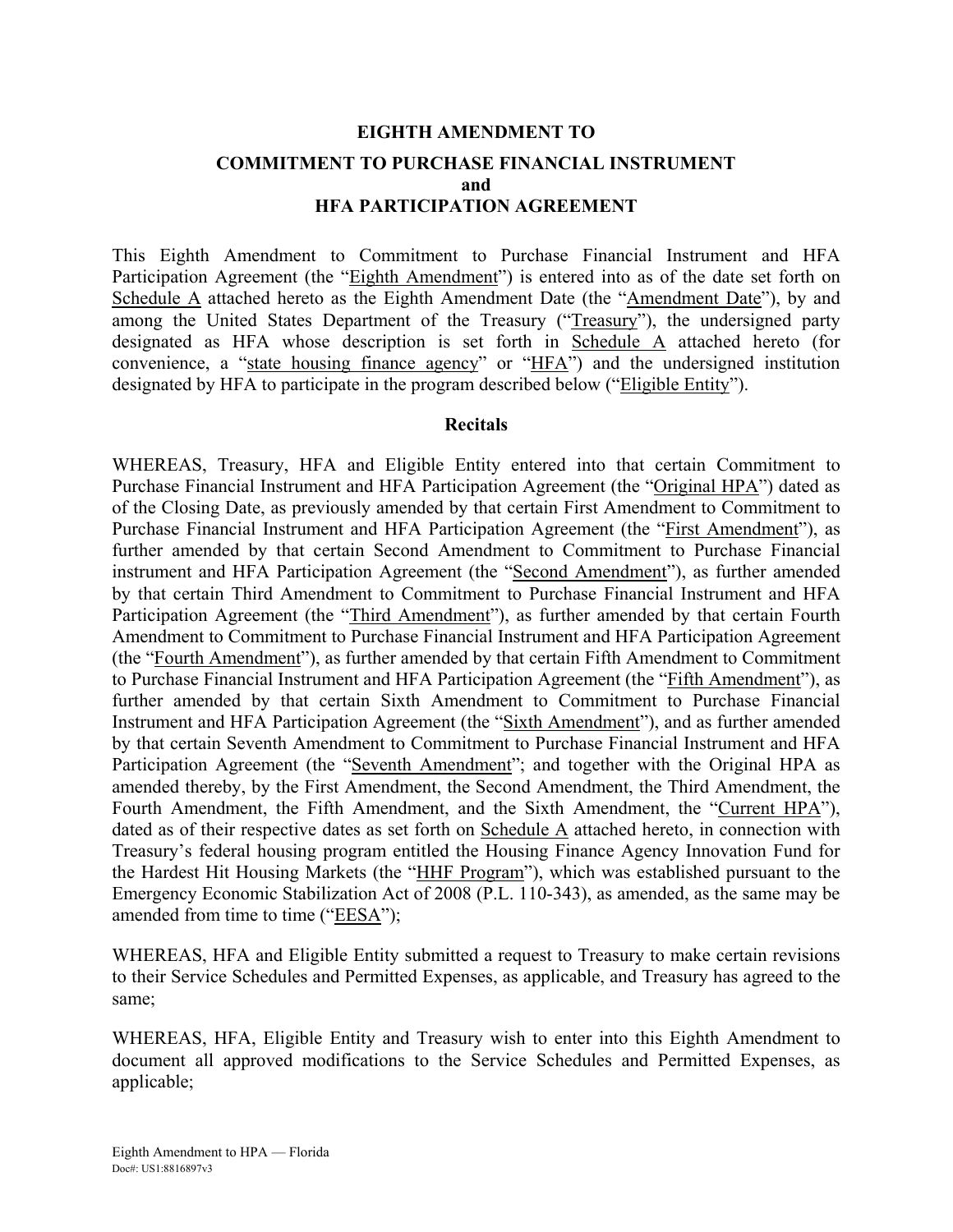Accordingly, in consideration of the representations, warranties, and mutual agreements set forth herein and for other good and valuable consideration, the receipt and sufficiency of which are hereby acknowledged, Treasury, HFA and Eligible Entity agree as follows.

### **Agreement**

### **1. Amendments**

A. Definitions. All references in the Current HPA to the "Agreement" shall mean the Current HPA, as further amended by this Eighth Amendment; and all references in the Current HPA to Schedules A, B or C shall mean the Schedules A, B or C attached to this Eighth Amendment. All references herein to the "HPA" shall mean the Current HPA, as further amended by this Eighth Amendment.

B. Schedule A. Schedule A attached to the Current HPA is hereby deleted in its entirety and replaced with Schedule A attached to this Eighth Amendment.

C. Schedule B. Schedule B attached to the Current HPA is hereby deleted in its entirety and replaced with Schedule B attached to this Eighth Amendment.

D. Schedule C. Schedule C attached to the Current HPA is hereby deleted in its entirety and replaced with Schedule C attached to this Eighth Amendment.

### **2. Representations, Warranties and Covenants**

A. **HFA and Eligible Entity.** HFA and Eligible Entity, each for itself, make the following representations, warranties and covenants to Treasury and the truth and accuracy of such representations and warranties and compliance with and performance of such covenants are continuing obligations of HFA and Eligible Entity, each as to itself. In the event that any of the representations or warranties made herein cease to be true and correct or HFA or Eligible Entity breaches any of its covenants made herein, HFA or Eligible Entity, as the case may be, agrees to notify Treasury immediately and the same shall constitute an Event of Default under the HPA.

(1) HFA and Eligible Entity each hereby certifies, represents and warrants as of the date hereof that each of the representations and warranties of HFA or Eligible Entity, as applicable, contained in the HPA are true, correct, accurate and complete in all material respects as of the date hereof. All covenants of HFA or Eligible Entity, as applicable, contained in the HPA shall remain in full force and effect and neither HFA, nor Eligible Entity is in breach of any such covenant.

(2) Eligible Entity has the full corporate power and authority to enter into, execute, and deliver this Eighth Amendment and any other closing documentation delivered to Treasury in connection with this Eighth Amendment, and to perform its obligations hereunder and thereunder

(3) HFA has the full legal power and authority to enter into, execute, and deliver this Eighth Amendment and any other closing documentation delivered to Treasury in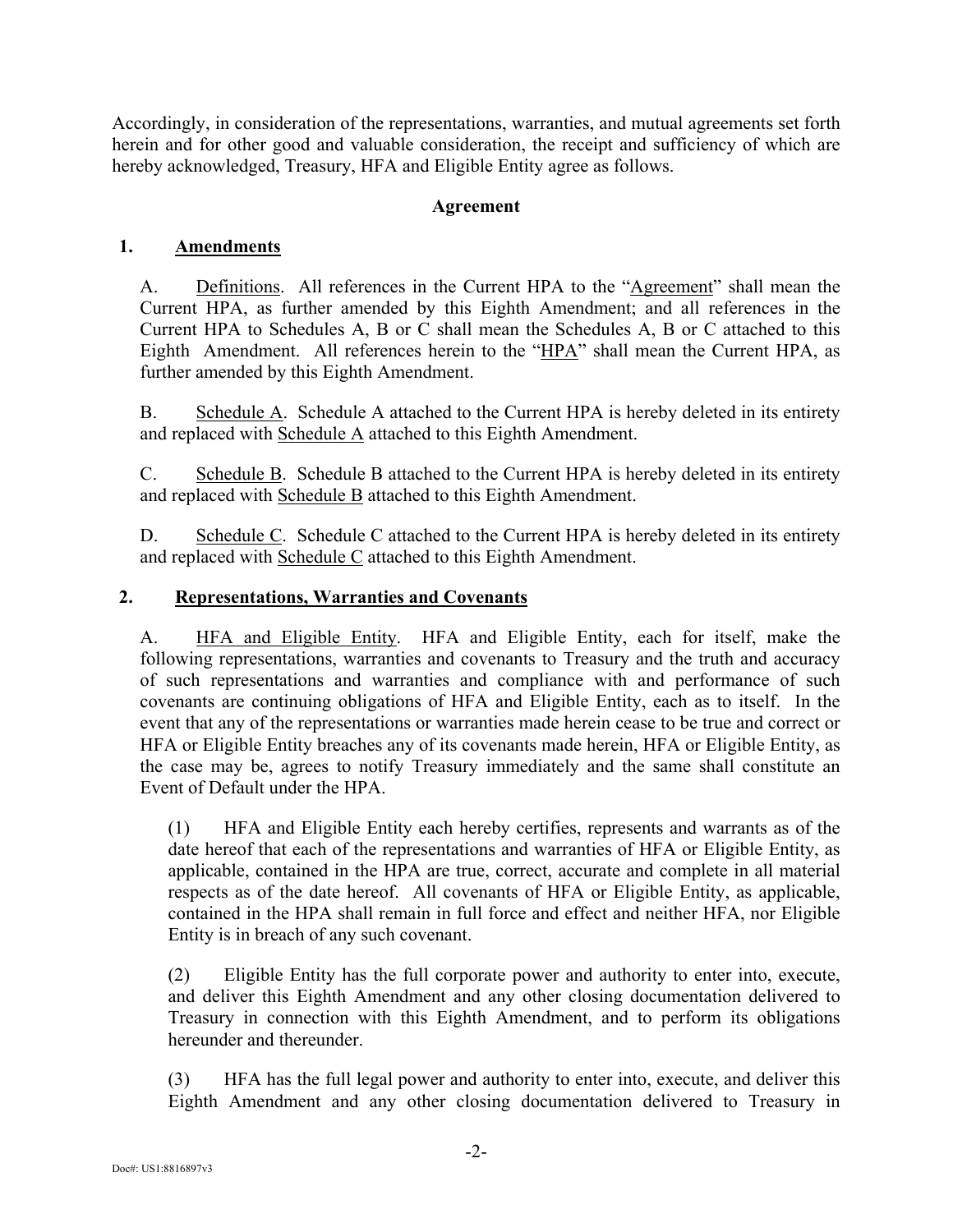connection with this Eighth Amendment, and to perform its obligations hereunder and thereunder.

#### **3. Miscellaneous**

A. The recitals set forth at the beginning of this Eighth Amendment are true and accurate and are incorporated herein by this reference.

B. Capitalized terms used but not defined herein shall have the meanings ascribed to them in the HPA.

C. Any provision of the HPA that is determined to be prohibited or unenforceable in any jurisdiction shall, as to such jurisdiction, be ineffective to the extent of such prohibition or unenforceability without invalidating the remaining provisions of the HPA, and no such prohibition or unenforceability in any jurisdiction shall invalidate such provision in any other jurisdiction.

D. This Eighth Amendment may be executed in two or more counterparts (and by different parties on separate counterparts), each of which shall be deemed an original, but all of which together shall constitute one and the same instrument. Facsimile or electronic copies of this Eighth Amendment shall be treated as originals for all purposes.

### [SIGNATURE PAGE FOLLOWS; REMAINDER OF PAGE INTENTIONALLY LEFT BLANK]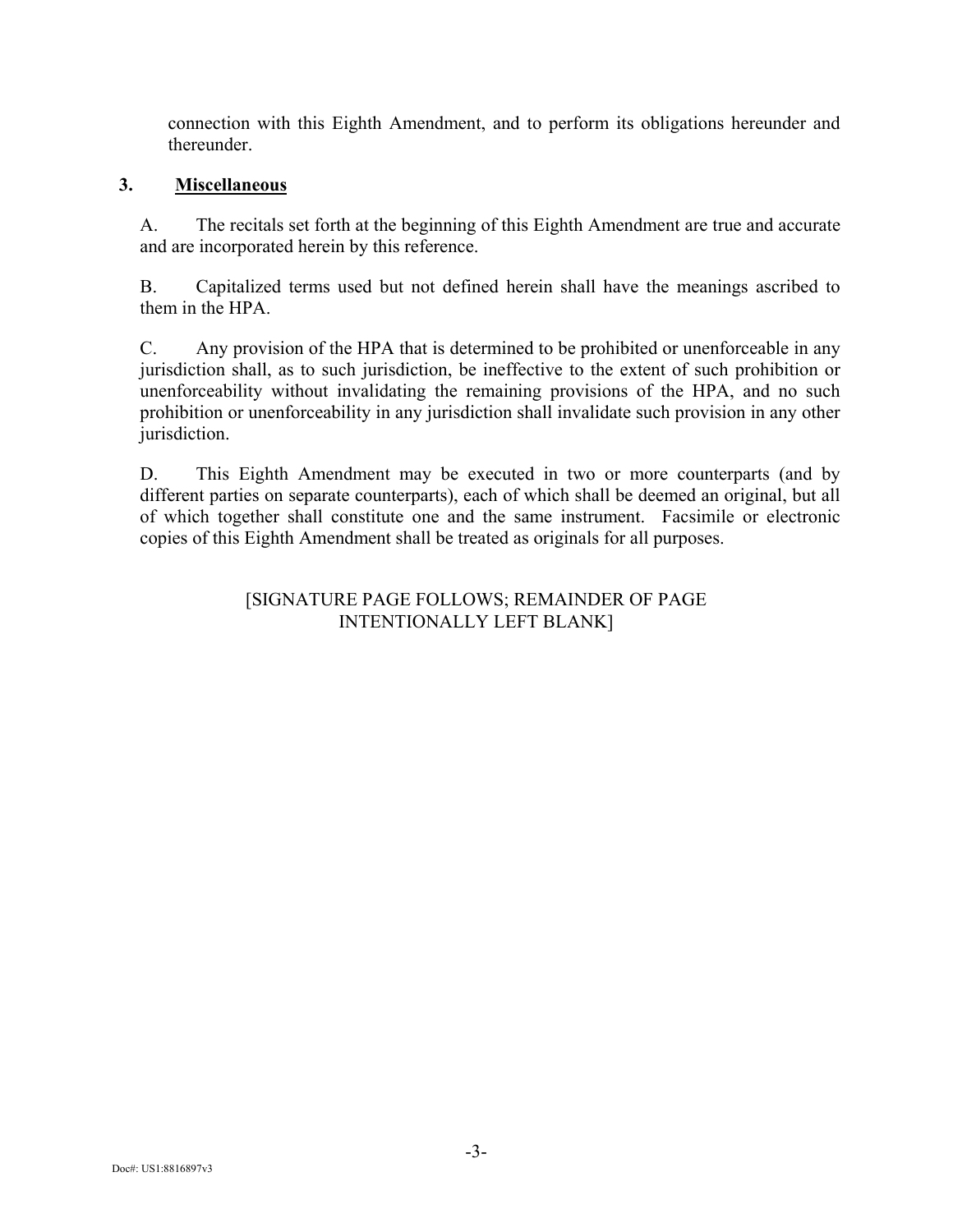**In Witness Whereof**, HFA, Eligible Entity and Treasury by their duly authorized officials hereby execute and deliver this Eighth Amendment to Commitment to Purchase Financial Instrument and HFA Participation Agreement as of the Amendment Date.

#### **HFA**: **TREASURY**:

FLORIDA HOUSING FINANCE **CORPORATION** 

UNITED STATES DEPARTMENT OF THE **TREASURY** 

By:  $/s/$  Stephen P. Auger By: Name: Stephen P. Auger Name: Timothy G. Massad

Title: Executive Director Title: Assistant Secretary for Financial Stability

#### **ELIGIBLE ENTITY**:

FLORIDA HOUSING FINANCE **CORPORATION** 

By: /s/ Stephen P. Auger Name: Stephen P. Auger Title: Executive Director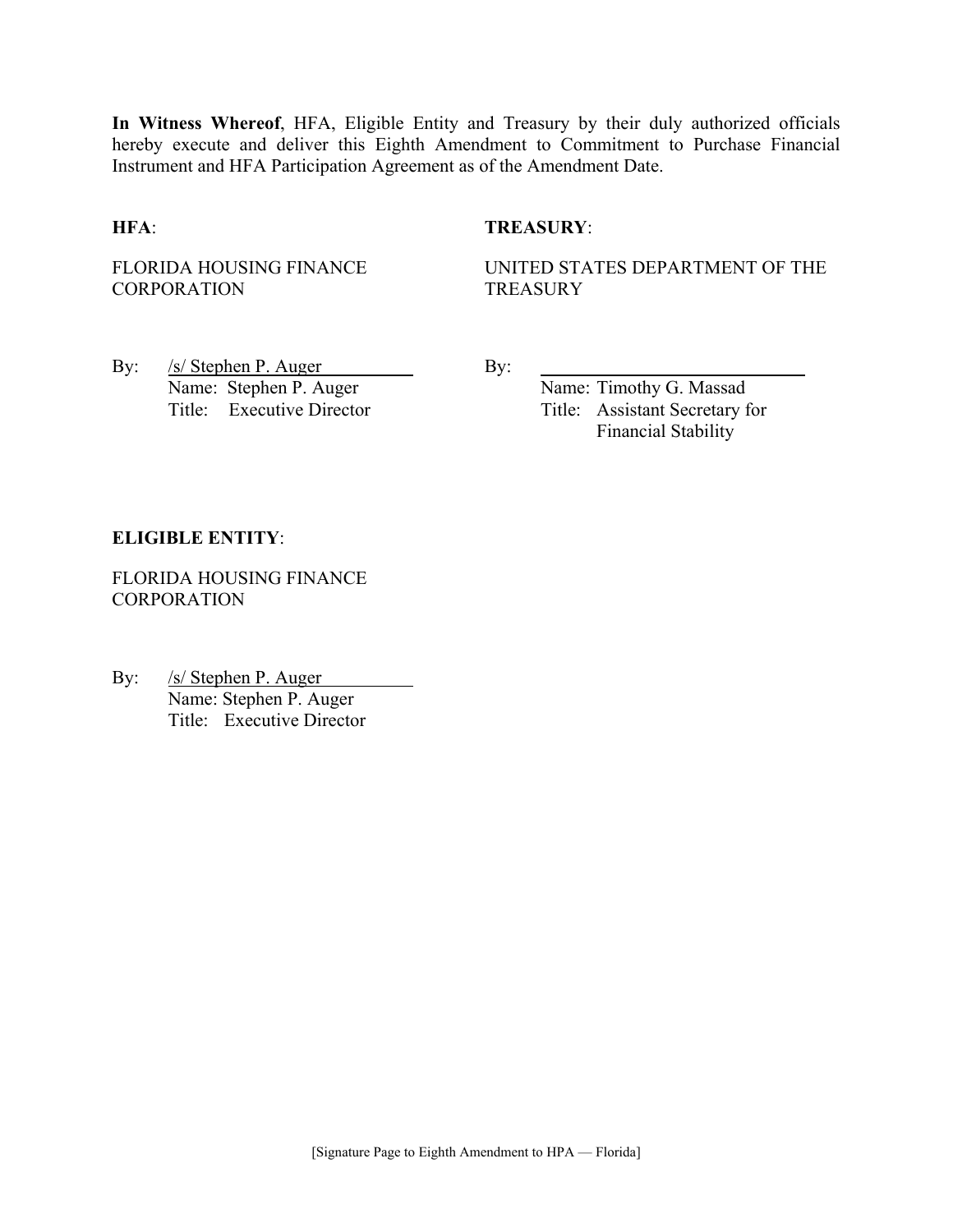# **EXHIBITS AND SCHEDULES**

- Schedule A Basic Information<br>Schedule B Service Schedules
- Schedule B Service Schedules<br>Schedule C Permitted Expenses
- Permitted Expenses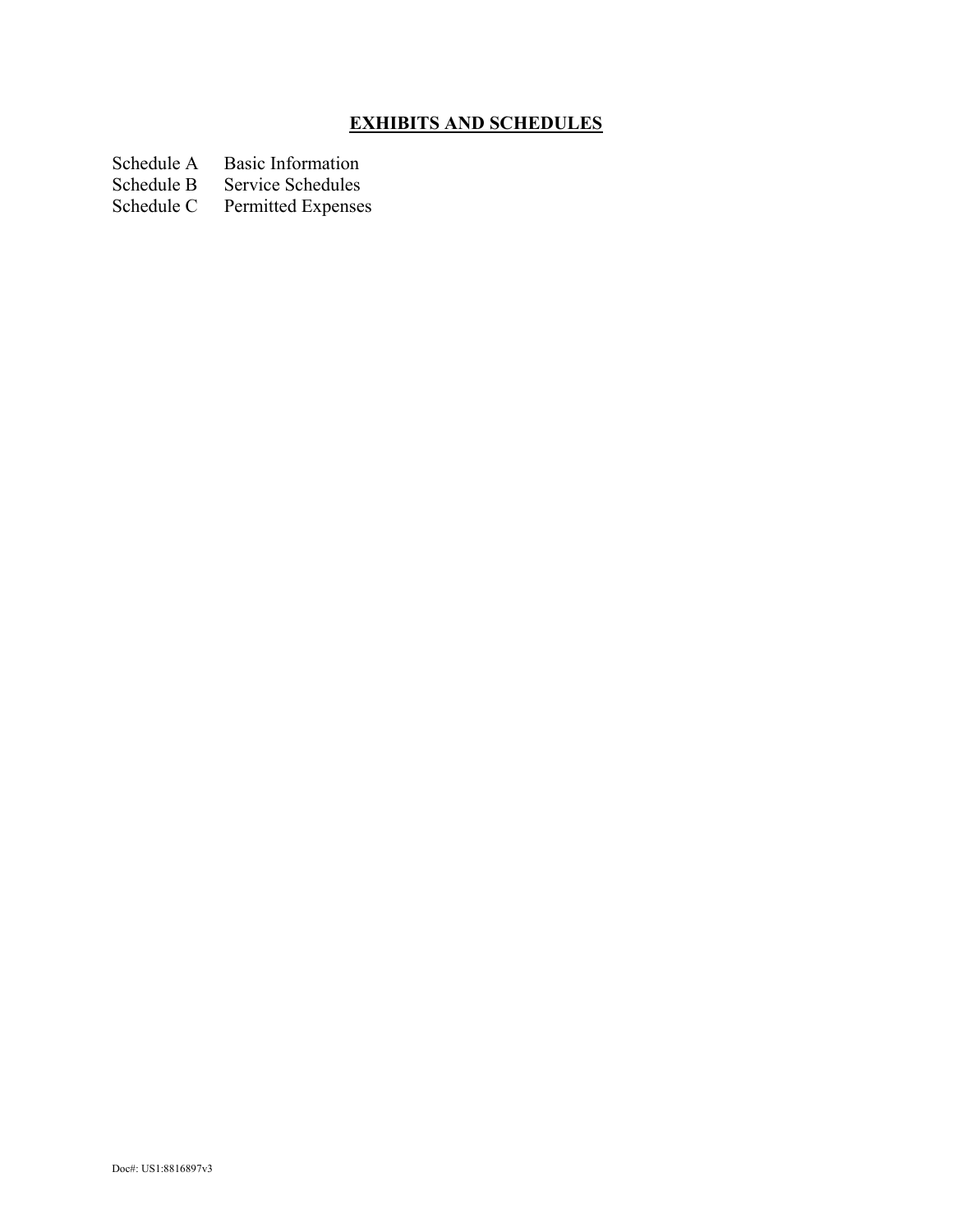### **SCHEDULE A**

#### **BASIC INFORMATION**

| <b>Eligible Entity Information:</b><br>Name of the Eligible Entity: | Florida Housing Finance Corporation <sup>1</sup>                                                                                                                                                          |
|---------------------------------------------------------------------|-----------------------------------------------------------------------------------------------------------------------------------------------------------------------------------------------------------|
| Corporate or other organizational form:                             | a public corporation and a public body<br>corporate and politic, established and<br>existing under the Florida Housing Finance<br>Corporation Act, as amended, Chapter 420,<br>Part V, Florida Statutes.  |
| Jurisdiction of organization:                                       | Florida                                                                                                                                                                                                   |
| Notice Information:                                                 |                                                                                                                                                                                                           |
| HFA Information:<br>Name of HFA:                                    | Florida Housing Finance Corporation <sup>1</sup>                                                                                                                                                          |
| Organizational form:                                                | a public corporation and a public body<br>corporate and politic, established and<br>existing under the Florida Housing Finance<br>Corporation Act, as amended, Chapter<br>420m, Part V, Florida Statutes. |
| Date of Application:                                                | April 16, 2010                                                                                                                                                                                            |
| Date of Action Plan:                                                | September 1, 2010                                                                                                                                                                                         |

1

<sup>&</sup>lt;sup>1</sup> References in the Agreement to the term "HFA" shall mean the Florida Housing Finance Corporation, in its capacity as HFA as such term is used in the Agreement; and references in the Agreement to the term "Eligible Entity" shall mean the Florida Housing Finance Corporation, in its capacity as Eligible Entity as such term is used in the Agreement.

Notwithstanding anything to the contrary in the Agreement, (A) for purposes of Section 4(G) thereof, annual audited financial statements shall be due no later than one hundred eighty (180) day's after the end of Florida Housing Finance Corporation's fiscal year, and (B) for purposes of Section 7 thereof, the powers and authority of Florida Housing Finance Corporation shall be governed by and construed in accordance with the laws of the State of Florida.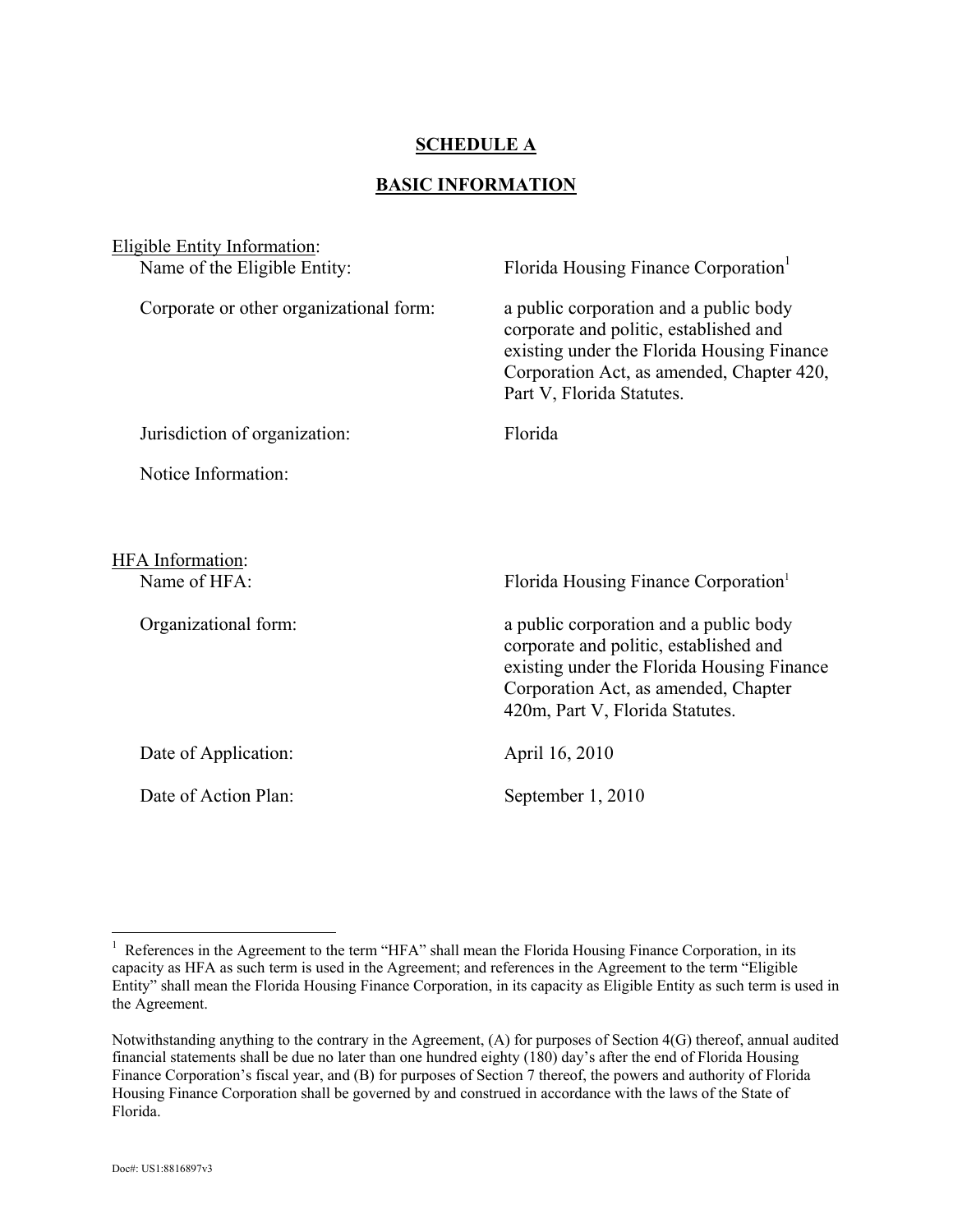| Notice Information:                                                                 | Same as notice information for Eligible<br>Entity.                                                                                                              |
|-------------------------------------------------------------------------------------|-----------------------------------------------------------------------------------------------------------------------------------------------------------------|
| <b>Program Participation Cap:</b>                                                   | \$1,057,839,136.00                                                                                                                                              |
| Portion of Program Participation Cap<br>Representing Original HHF Funds:            | \$418,000,000.00                                                                                                                                                |
| Portion of Program Participation Cap<br><b>Representing Unemployment HHF Funds:</b> | \$238,864,755.00                                                                                                                                                |
| Permitted Expenses:                                                                 | \$105,431,750.00                                                                                                                                                |
| Closing Date:                                                                       | June 23, 2010                                                                                                                                                   |
| <b>First Amendment Date:</b>                                                        | September 23, 2010                                                                                                                                              |
| <b>Second Amendment Date:</b>                                                       | September 29, 2010                                                                                                                                              |
| Third Amendment Date:                                                               | December 16, 2010                                                                                                                                               |
| Fourth Amendment Date:                                                              | March 31, 2011                                                                                                                                                  |
| <b>Fifth Amendment Date:</b>                                                        | May 30, 2012                                                                                                                                                    |
| <b>Sixth Amendment Date:</b>                                                        | September 28, 2012                                                                                                                                              |
| <b>Seventh Amendment Date:</b>                                                      | April 25, 2013                                                                                                                                                  |
| <b>Eighth Amendment Date:</b>                                                       | September 20, 2013                                                                                                                                              |
| <b>Eligible Entity Depository Account Information:</b>                              | See account information set forth in the<br>Depository Account Control Agreement<br>between<br>Treasury and<br>Eligible<br>Entity<br>regarding the HHF Program. |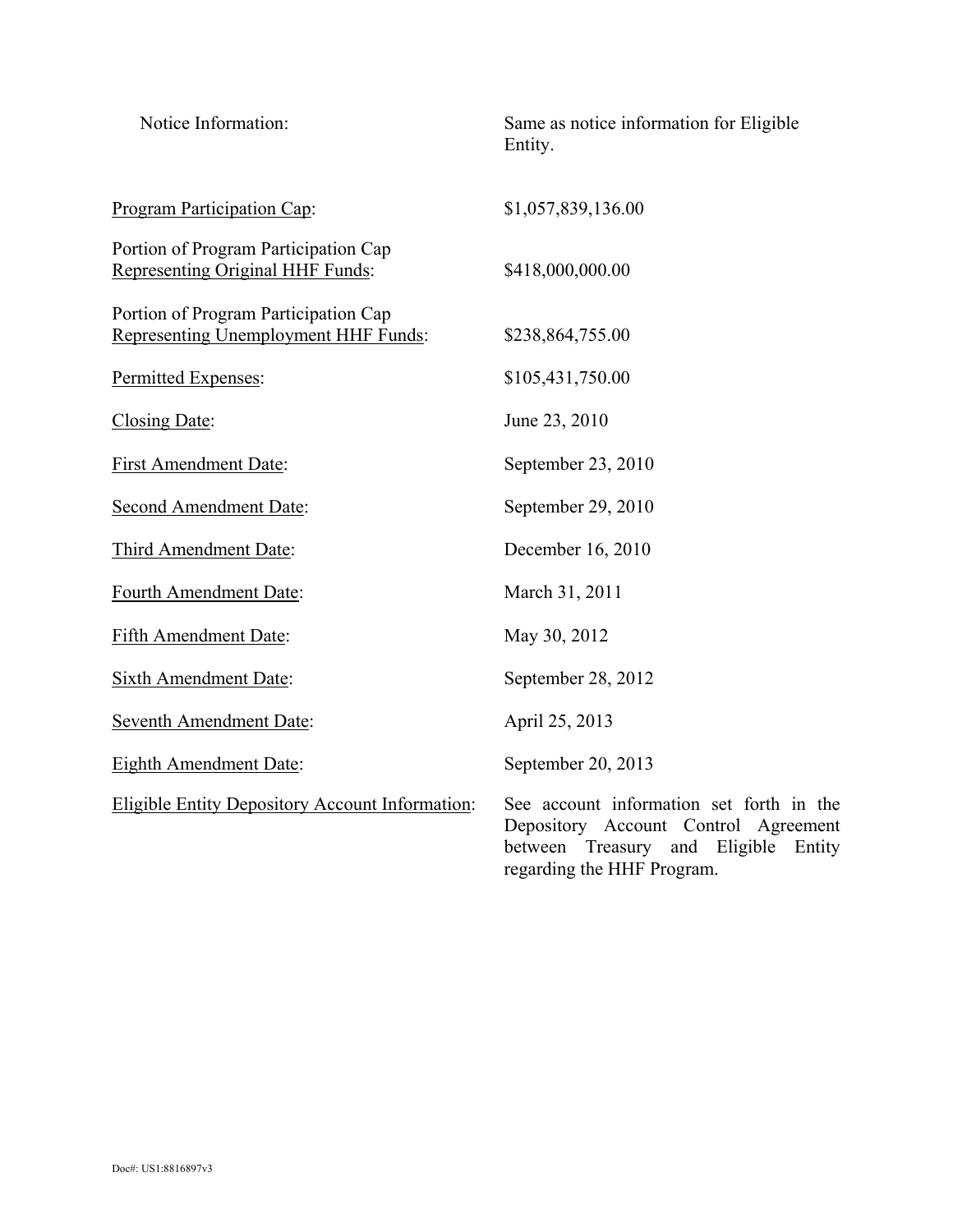#### **SCHEDULE B**

### **SERVICE SCHEDULES**

The Service Schedules attached as Schedule B to the Current HPA are hereby deleted in their entirety and replaced with the attached Service Schedules (numbered sequentially as Service Schedule B-1, Service Schedule B-2, et. seq.), which collectively comprise Schedule B to the HPA.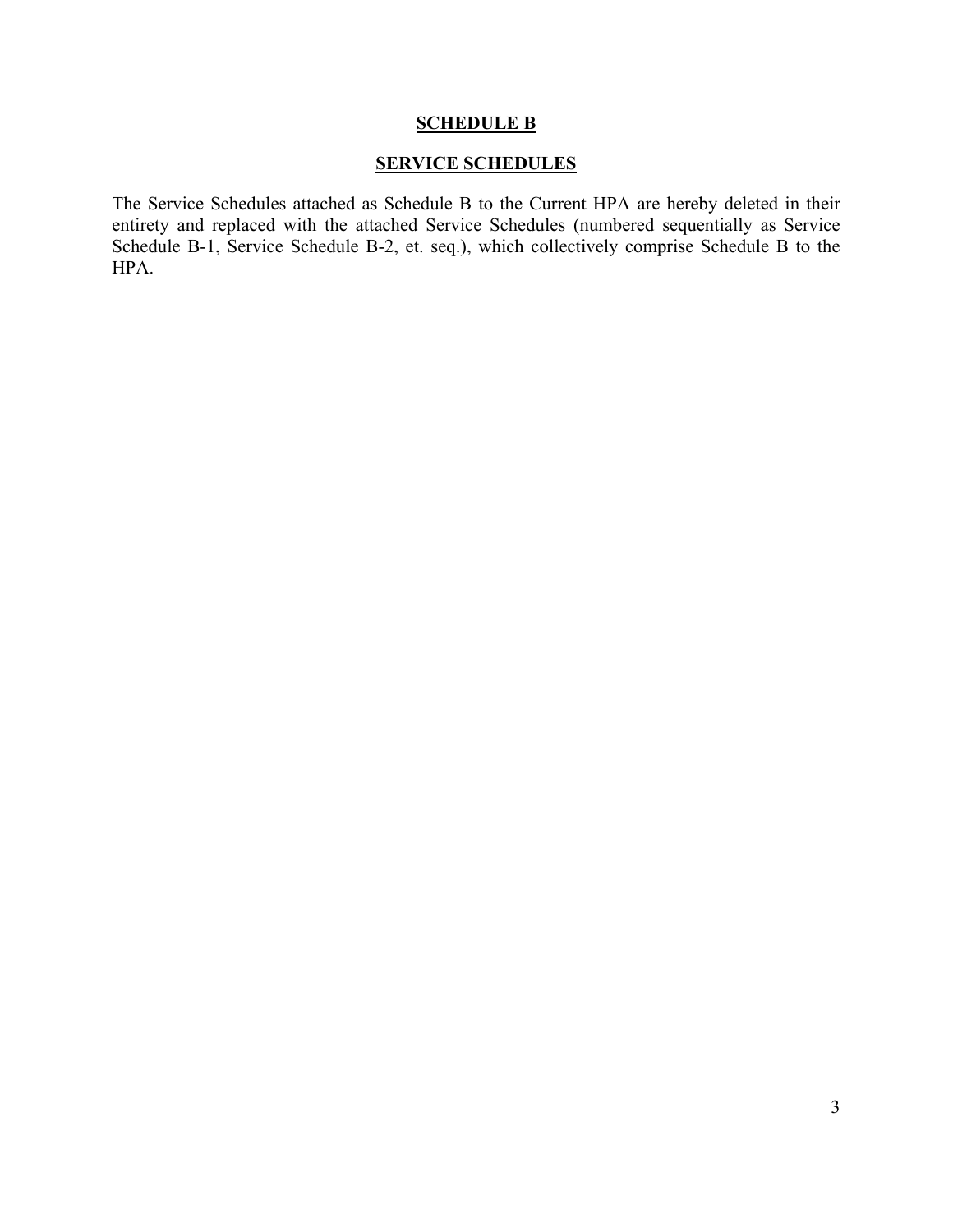# **SERVICE SCHEDULE B-1**

## **Florida Hardest Hit Fund Unemployment Mortgage Assistance Program Summary Guidelines**

| 1. | <b>Program Overview</b>     | The Unemployment Mortgage Assistance Program ("UMAP" or                |
|----|-----------------------------|------------------------------------------------------------------------|
|    |                             | the "Program") focuses on the creation of a sustainable solution to    |
|    |                             | keep Florida unemployed or substantially underemployed                 |
|    |                             | homeowners in their current homes by helping those who are             |
|    |                             | struggling to make their current mortgage payments because of          |
|    |                             | hardships sustained since purchasing the home. The Florida             |
|    |                             | Housing Finance Corporation ("Florida Housing") will use HHF           |
|    |                             | funds to pay up to twelve (12) months' of a portion of the             |
|    |                             | mortgage payments on behalf of a qualified homeowner based on          |
|    |                             | the criteria and requirements of each servicer. HHF funds will be      |
|    |                             | used to pay, directly to the first mortgage loan servicer, the         |
|    |                             | monthly mortgage payment (principal and interest plus any              |
|    |                             | required escrow payments, such as taxes and insurance) required        |
|    |                             | under the first mortgage loan. This will provide a reasonable          |
|    |                             | period of time for homeowners to become re-employed at a salary        |
|    |                             | that is sufficient for them to either resume making full mortgage      |
|    |                             | payments or qualify for a mortgage modification that will lower        |
|    |                             | the payments on the mortgage to an affordable level.                   |
| 2. | <b>Program Goals</b>        | Preserving homeownership.                                              |
|    |                             | Protecting home values.                                                |
| 3. | <b>Target Population/</b>   | To determine geographic targeting for HHF funding, Florida             |
|    | <b>Areas</b>                | Housing carried out an analysis of data, relying on data similar to    |
|    |                             | that used by Treasury to allocate funding, to determine the hardest    |
|    |                             | hit areas of the state. Florida Housing evaluated three measures       |
|    |                             | across all sixty-seven Florida counties – housing price decline        |
|    |                             | from peak prices, unemployment rate and seriously delinquent           |
|    |                             | mortgage loans – and then combined ratios for each to create an        |
|    |                             | allocation methodology that will guide how funding is                  |
|    |                             | geographically targeted. The majority of the HHF funds will be         |
|    |                             | allocated to those counties that were determined to be hardest hit,    |
|    |                             | although there will be funds available to all sixty-seven counties.    |
| 4. | <b>Program Allocation</b>   | \$303,259,247                                                          |
|    | (Excluding                  |                                                                        |
|    | <b>Administrative</b>       |                                                                        |
|    | <b>Expenses</b> )           |                                                                        |
| 5. | <b>Borrower Eligibility</b> | Borrower must be a legal U.S. citizen or lawful permanent<br>$\bullet$ |
|    | Criteria                    | resident.                                                              |
|    |                             |                                                                        |
|    |                             | At least one borrower must be able to document that he or she          |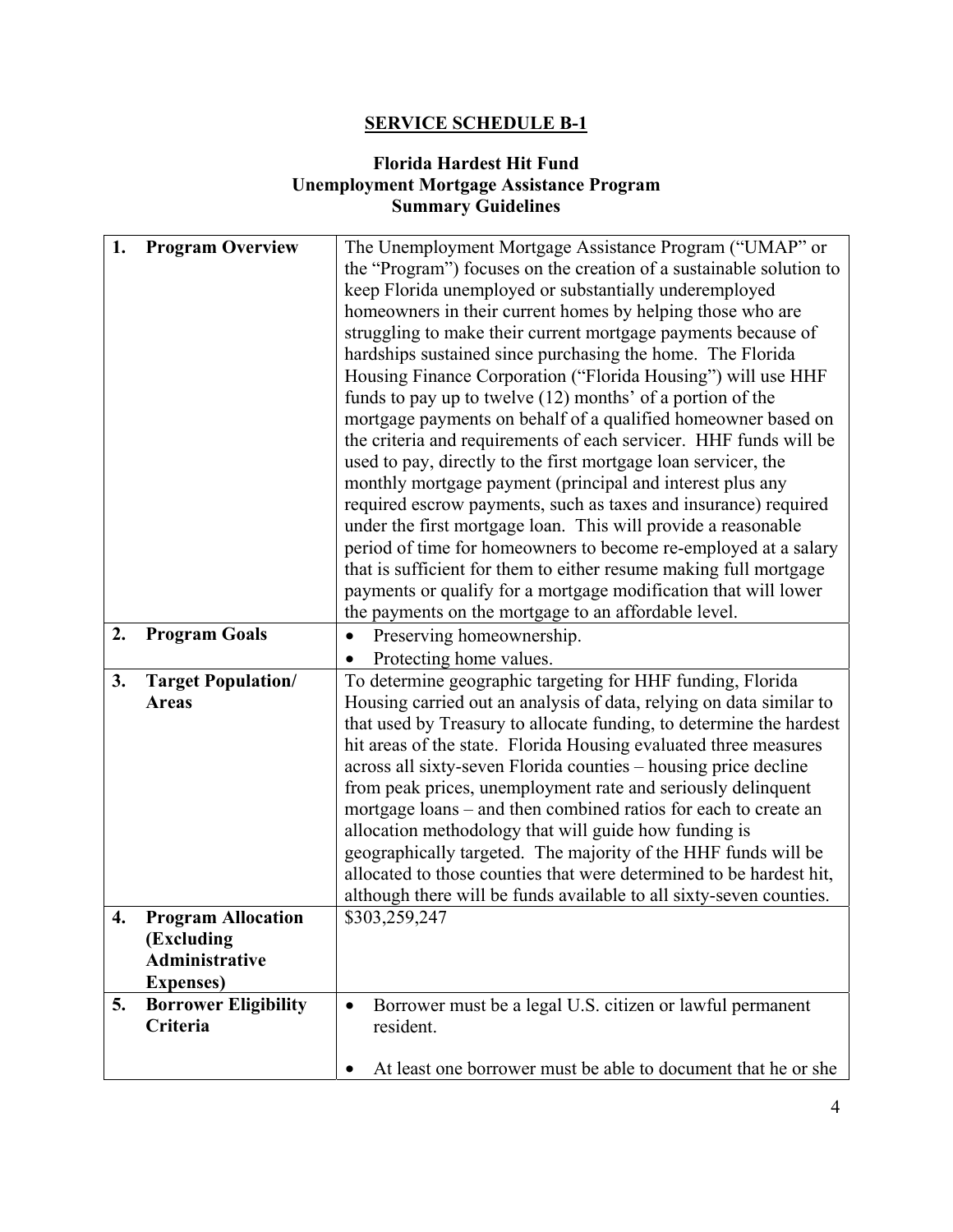|    |                                              |           | is unemployed or substantially underemployed and must<br>provide a financial hardship affidavit. A borrower and/or co-<br>borrower who suffers a hardship that has resulted in a loss of<br>income of at least 10% will be considered "substantially<br>underemployed".<br>The maximum household income level for participation will                                                                |
|----|----------------------------------------------|-----------|-----------------------------------------------------------------------------------------------------------------------------------------------------------------------------------------------------------------------------------------------------------------------------------------------------------------------------------------------------------------------------------------------------|
|    |                                              |           | be 140% of the Area Median Income (AMI).<br>The total housing expense (PITIA) must exceed 31% of the                                                                                                                                                                                                                                                                                                |
|    |                                              |           | total gross income of the household.                                                                                                                                                                                                                                                                                                                                                                |
|    |                                              |           | Borrowers who have unencumbered liquid assets or cash<br>reserves (not including retirement or qualified education<br>plans) equal to or exceeding three times the total monthly<br>mortgage payment (including tax and insurance payments) or<br>\$5,000, whichever is greater, must first use those assets above<br>such amount towards mortgage payments before being<br>eligible for HHF funds. |
| 6. | Property/Loan<br><b>Eligibility Criteria</b> | $\bullet$ | The property must be a single-family home, a condominium<br>unit, a townhome, a manufactured or mobile home on<br>foundation permanently affixed to real estate owned by the<br>borrower, or a two-four family dwelling unit of which one<br>unit is occupied by the mortgagor as his or her principal<br>residence.                                                                                |
|    |                                              |           | The property must be the borrower's principal residence, be<br>located in Florida, and not be abandoned, vacant or<br>condemned.                                                                                                                                                                                                                                                                    |
|    |                                              |           | The outstanding principal balance of the first mortgage must<br>be \$400,000 or less at the time of application, regardless of<br>number of dwelling units.                                                                                                                                                                                                                                         |
| 7. | <b>Program Exclusions</b>                    | $\bullet$ | Applicants who have voluntarily left work without good cause<br>attributable to their employing unit or have been discharged<br>by the employing unit for misconduct connected with his or<br>her work, based on a finding by the Department of Economic<br>Opportunity.                                                                                                                            |
|    |                                              |           | Bankruptcies that have not been discharged or dismissed.                                                                                                                                                                                                                                                                                                                                            |
|    |                                              |           | The borrower may not have an ownership interest in more<br>than one property other than his or her primary residence.                                                                                                                                                                                                                                                                               |
|    |                                              |           | The servicer is not required to accept mortgage assistance                                                                                                                                                                                                                                                                                                                                          |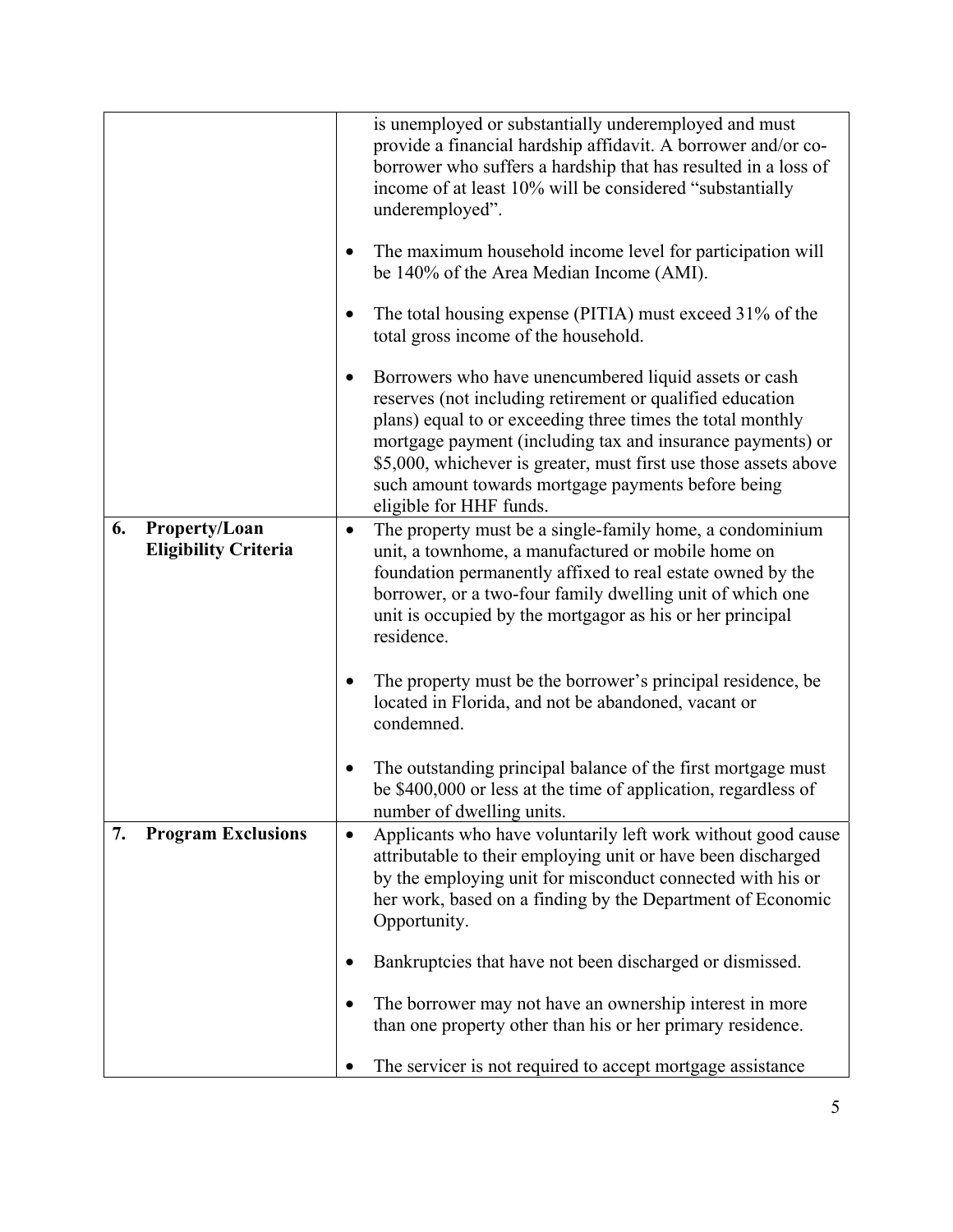|    |                                           | payments if a notice of trustee/sheriff sale has been recorded<br>and the trustee/sheriff sale is scheduled less than seven days<br>from date the servicer is notified of borrower approval by the<br>HFA.<br>Condominium units where financial reporting for the<br>condominium association, pursuant to s. 718.111(13), F.S.,<br>for the most recent two years are not provided by the<br>applicant.                                                                                                                                                                                                                                                                                                                                                                                                                                                                                                                                                                                                                                                                                                                                                                                                                                    |
|----|-------------------------------------------|-------------------------------------------------------------------------------------------------------------------------------------------------------------------------------------------------------------------------------------------------------------------------------------------------------------------------------------------------------------------------------------------------------------------------------------------------------------------------------------------------------------------------------------------------------------------------------------------------------------------------------------------------------------------------------------------------------------------------------------------------------------------------------------------------------------------------------------------------------------------------------------------------------------------------------------------------------------------------------------------------------------------------------------------------------------------------------------------------------------------------------------------------------------------------------------------------------------------------------------------|
| 8. | <b>Structure of</b><br><b>Assistance</b>  | HHF funds under UMAP will be made available to homeowners<br>in the form of a zero-percent interest, non-recourse, forgivable<br>loan. This loan will be evidenced by a note and mortgage in favor<br>of Florida Housing. The HHF loan is forgivable and will be for a<br>period of five and a half (5.5) years. The first 20% of the loan will<br>be forgiven eighteen (18) months after the loan closing. The<br>remainder of the loan will be forgiven 20% per year annually<br>thereafter.<br>If the homeowner sells the home during any part of the loan term,<br>the remaining principal balance will be due to Florida Housing in<br>the event there are sufficient equity proceeds from the sale. If<br>there is not enough equity in the home to repay the entire amount<br>due, Florida Housing will forgive the excess portion or all of the<br>remaining principal balance so as to not create additional<br>hardships on the seller at closing. Any loans repaid will be<br>recycled back into the Program and used to provide assistance to<br>additional homeowners for the duration of the Program up to<br>December 31, 2017. After December 31, 2017, all funds<br>remaining or received shall be returned to Treasury. |
| 9. | <b>Per Household</b><br><b>Assistance</b> | Estimated Median Amount Mortgage Payments - \$12,000<br>Maximum Amount - \$24,000                                                                                                                                                                                                                                                                                                                                                                                                                                                                                                                                                                                                                                                                                                                                                                                                                                                                                                                                                                                                                                                                                                                                                         |
|    |                                           | Borrowers who have previously received HHF assistance and<br>were not involuntarily terminated and borrowers who are<br>currently receiving HHF assistance and remain in good standing<br>are eligible for the additional assistance being offered under the<br>changes to the UMAP and MLRP programs, but only to the<br>extent that the total of the HHF assistance received does not<br>exceed the following limits:<br>$UMAP - 12$ months or \$24,000, whichever comes first<br>$\bullet$<br>MLRP with UMAP – maximum of \$18,000 towards<br>reinstatement<br>MLRP only – maximum of \$25,000 towards reinstatement                                                                                                                                                                                                                                                                                                                                                                                                                                                                                                                                                                                                                   |
|    | 10. Duration of Assistance                | The homeowner can receive up to twelve (12) months' of                                                                                                                                                                                                                                                                                                                                                                                                                                                                                                                                                                                                                                                                                                                                                                                                                                                                                                                                                                                                                                                                                                                                                                                    |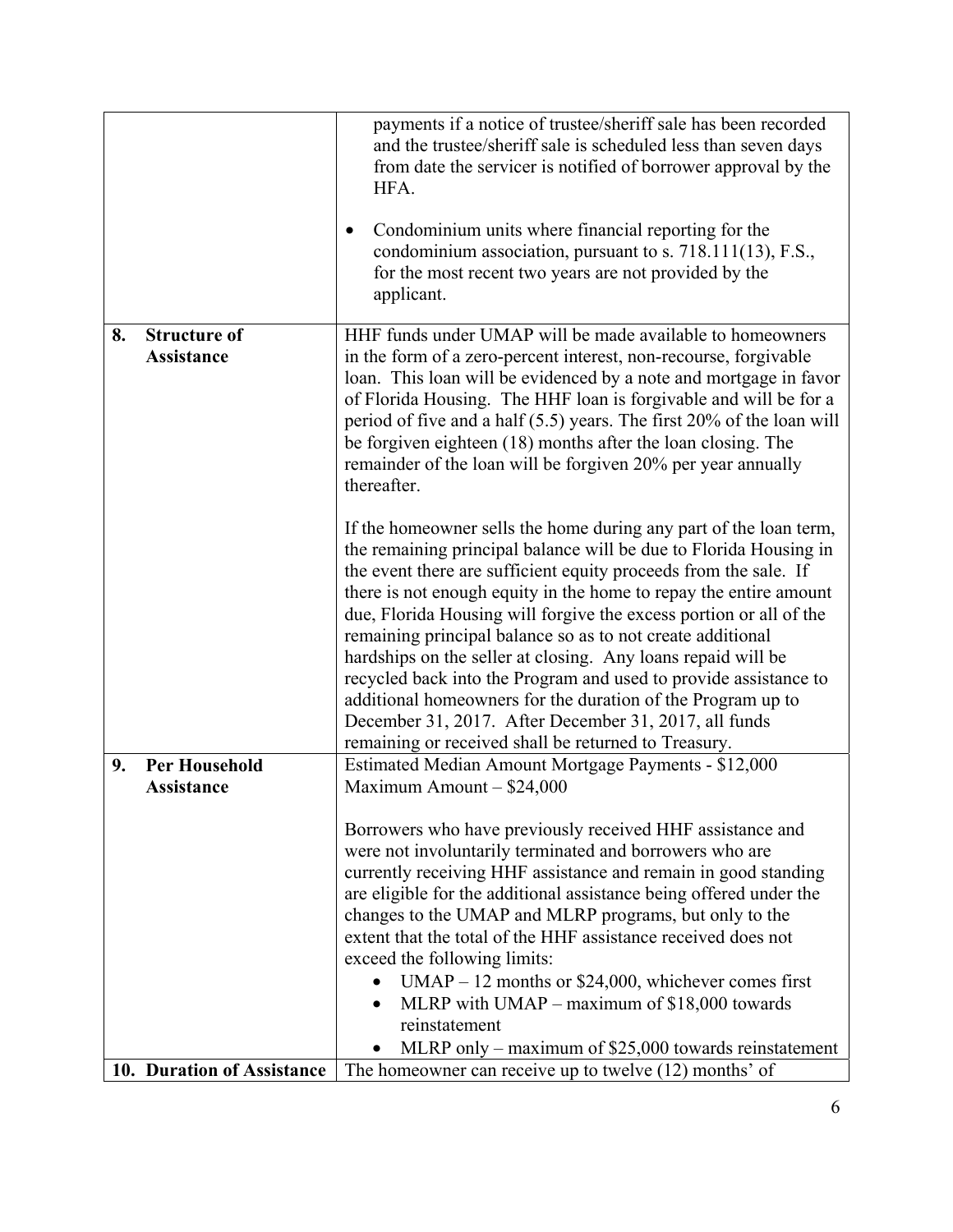|                                                                  | monthly mortgage payments from Florida Housing.                                                                                                                                                                                                                                                                                                                                                                                                                                                                                         |
|------------------------------------------------------------------|-----------------------------------------------------------------------------------------------------------------------------------------------------------------------------------------------------------------------------------------------------------------------------------------------------------------------------------------------------------------------------------------------------------------------------------------------------------------------------------------------------------------------------------------|
| 11. Estimated Number of                                          | Florida Housing anticipates that this strategy will be able to serve                                                                                                                                                                                                                                                                                                                                                                                                                                                                    |
| Participating                                                    | approximately 25,000 homeowners in the aggregate between                                                                                                                                                                                                                                                                                                                                                                                                                                                                                |
| <b>Households</b>                                                | UMAP and MLRP and over a five-year period.                                                                                                                                                                                                                                                                                                                                                                                                                                                                                              |
| 12. Program Inception/                                           | The Program commenced in June 2012. It is anticipated that this                                                                                                                                                                                                                                                                                                                                                                                                                                                                         |
| <b>Duration</b>                                                  | strategy will last for up to five years.                                                                                                                                                                                                                                                                                                                                                                                                                                                                                                |
| 13. Program Interactions                                         | This Program will interact with the Mortgage Loan Reinstatement                                                                                                                                                                                                                                                                                                                                                                                                                                                                         |
| with Other Programs                                              | Program ("MLRP"). Borrowers who qualify for UMAP will have                                                                                                                                                                                                                                                                                                                                                                                                                                                                              |
| (e.g. other HFA                                                  | arrearages on their first mortgage reinstated up front in an amount                                                                                                                                                                                                                                                                                                                                                                                                                                                                     |
| programs)                                                        | not to exceed \$18,000. The maximum amount of combined                                                                                                                                                                                                                                                                                                                                                                                                                                                                                  |
|                                                                  | UMAP and MLRP assistance is \$42,000.                                                                                                                                                                                                                                                                                                                                                                                                                                                                                                   |
| 14. Program Interactions<br>with HAMP                            | HHF funds would be utilized prior to the HAMP forbearance<br>described in Supplemental Directive 10-04. Implementing the<br>Program in this order is the most beneficial to the customer and<br>investor since payments would continue to be made instead of<br>capitalized and no late charges or adverse credit reporting would<br>occur. If the borrower has already been through an UP<br>forbearance before applying for this Program, then this Program<br>may follow UP.                                                         |
| 15. Program Leverage<br>with Other Financial<br><b>Resources</b> | Many servicers have in-house mortgage modification products<br>that can be used in conjunction with this Program. Florida<br>Housing will work with servicers to determine how these<br>programs may best be combined.<br>Servicers will not charge administrative fees (e.g., NSF, late<br>charges) in any month where a full contract payment is made. If<br>the loan is reinstated or modified following HFA mortgage<br>assistance, servicers will waive all administrative fees accrued<br>since the beginning of the delinquency. |
| 16. Qualify as an                                                | $\overline{\mathsf{Z}}$ Yes<br>$\Box$ No                                                                                                                                                                                                                                                                                                                                                                                                                                                                                                |
| Unemployment                                                     |                                                                                                                                                                                                                                                                                                                                                                                                                                                                                                                                         |
| Program                                                          |                                                                                                                                                                                                                                                                                                                                                                                                                                                                                                                                         |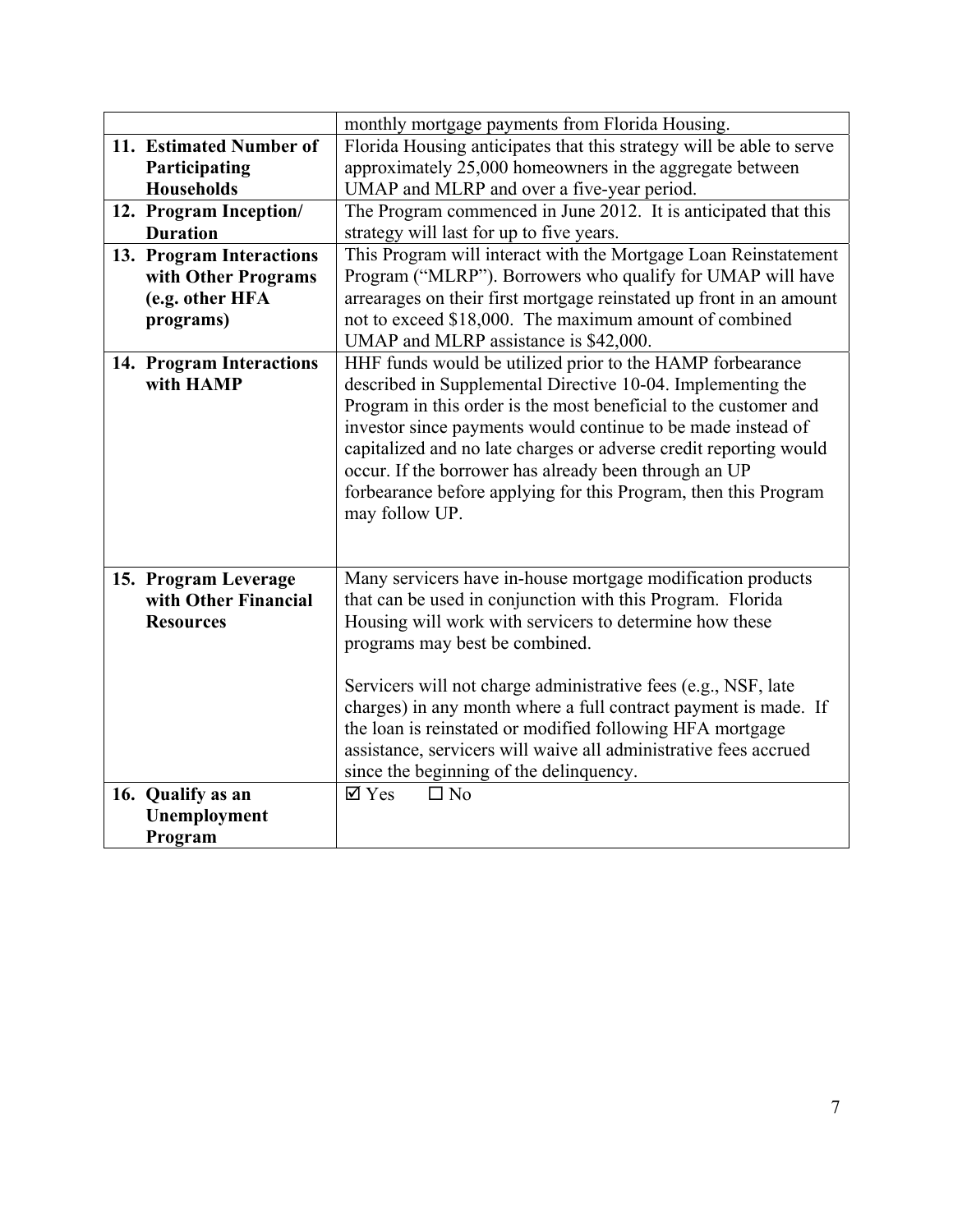## **SERVICE SCHEDULE B-2**

### **Florida Hardest Hit Fund Mortgage Loan Reinstatement Program Summary Guidelines**

| 1. Program Overview                             | The Mortgage Loan Reinstatement Program ("MLRP" or the<br>"Program") focuses on the creation of a sustainable solution to<br>keep Florida homeowners in their current homes by helping those<br>who have fallen behind on their mortgage payments because of<br>financial hardship sustained since purchasing the home as a result<br>of unemployment or substantial underemployment. HHF funds<br>will be used to pay, directly to the first mortgage loan servicer,<br>payments which include items such as principal and interest plus<br>any required escrow payments (such as taxes and insurance), late                                                                                                                                                                                              |
|-------------------------------------------------|------------------------------------------------------------------------------------------------------------------------------------------------------------------------------------------------------------------------------------------------------------------------------------------------------------------------------------------------------------------------------------------------------------------------------------------------------------------------------------------------------------------------------------------------------------------------------------------------------------------------------------------------------------------------------------------------------------------------------------------------------------------------------------------------------------|
|                                                 | fees and insufficient fund fees.                                                                                                                                                                                                                                                                                                                                                                                                                                                                                                                                                                                                                                                                                                                                                                           |
| 2.<br><b>Program Goals</b>                      | Preserving homeownership.<br>$\bullet$<br>Protecting home values.                                                                                                                                                                                                                                                                                                                                                                                                                                                                                                                                                                                                                                                                                                                                          |
| <b>Target Population/</b><br>3.<br><b>Areas</b> | To determine geographic targeting for HHF funding, the Florida<br>Housing Finance Corporation ("Florida Housing") carried out an<br>analysis of data, relying on data similar to that used by Treasury<br>to allocate funding, to determine the hardest hit areas of the state.<br>Florida Housing evaluated three measures across all sixty-seven<br>Florida counties - housing price decline from peak prices,<br>unemployment rate and seriously delinquent mortgage loans -<br>and then combined ratios for each to create an allocation<br>methodology that will guide how funding is geographically<br>targeted. The majority of the HHF funds will be allocated to<br>those counties that were determined to be hardest hit, although<br>there will be funds available to all sixty-seven counties. |
| <b>Program Allocation</b><br>4.<br>(Excluding   | \$224,148,139                                                                                                                                                                                                                                                                                                                                                                                                                                                                                                                                                                                                                                                                                                                                                                                              |
| <b>Administrative</b><br><b>Expenses</b> )      |                                                                                                                                                                                                                                                                                                                                                                                                                                                                                                                                                                                                                                                                                                                                                                                                            |
| 5.<br><b>Borrower Eligibility</b><br>Criteria   | Borrower must be a legal U.S. citizen or lawful permanent<br>$\bullet$<br>resident.<br>At least one borrower must be able to document that he or she<br>is unemployed or substantially underemployed and must<br>provide a financial hardship affidavit. A borrower and/or co-<br>borrower who suffers a hardship that has resulted in a loss of<br>income of at least 10% will be considered "substantially<br>underemployed".<br>The maximum household income level for participation will<br>be 140% of the Area Median Income (AMI).                                                                                                                                                                                                                                                                   |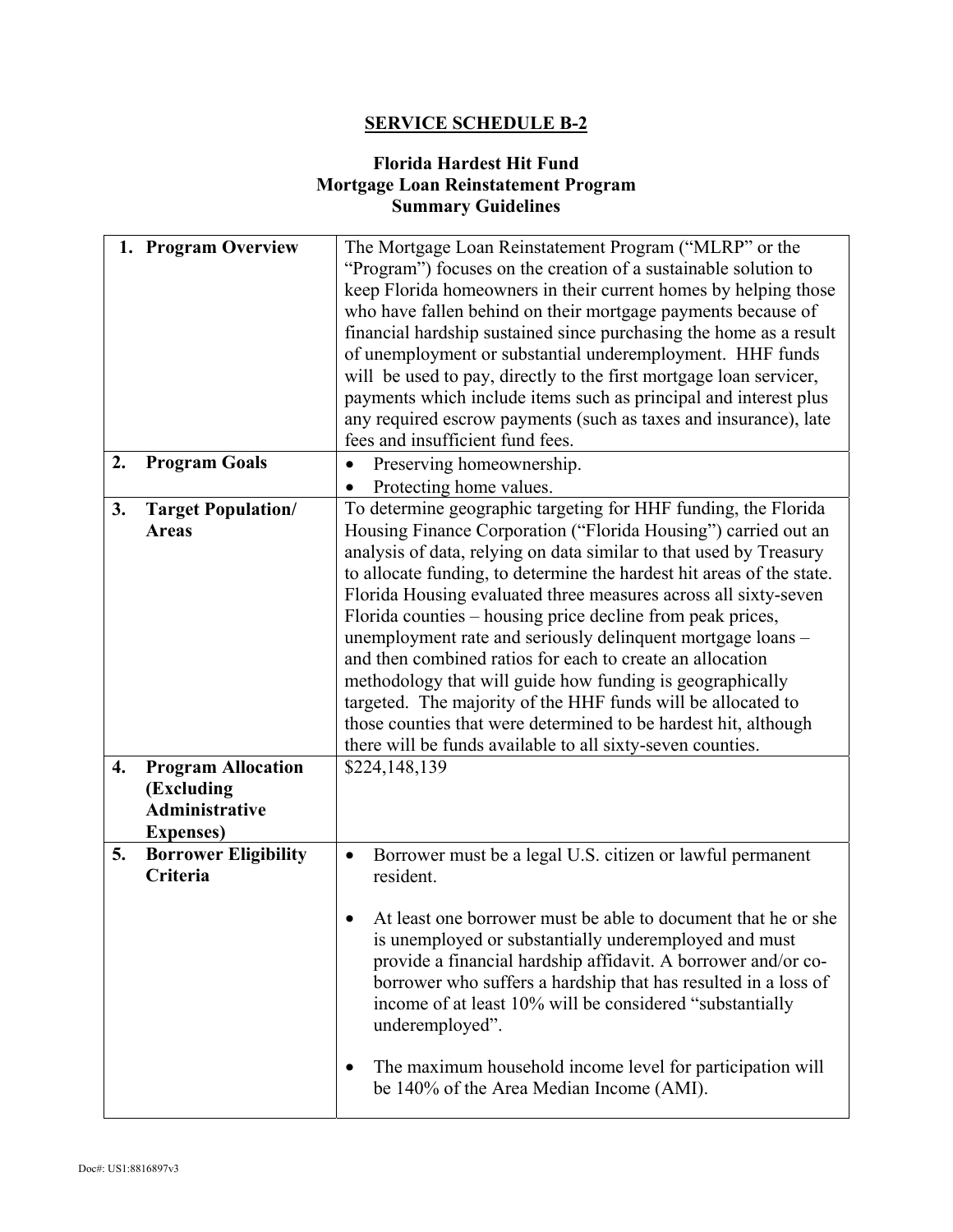|                                                    | For MLRP-only applicants, the total housing expense (PITIA)<br>$\bullet$<br>must be less than 31% of the total gross income of the<br>household unless the applicant can show that he or she has<br>recovered from the hardship and is no longer "substantially"<br>underemployed".<br>Borrowers who have unencumbered liquid assets or cash<br>$\bullet$<br>reserves (not including retirement or qualified education<br>plans) equal to or exceeding three times the total monthly<br>mortgage payment (including tax and insurance payments) or<br>\$5,000, whichever is greater, must first use those assets above<br>such amount towards reinstatement before being eligible for<br>HHF funds. |
|----------------------------------------------------|-----------------------------------------------------------------------------------------------------------------------------------------------------------------------------------------------------------------------------------------------------------------------------------------------------------------------------------------------------------------------------------------------------------------------------------------------------------------------------------------------------------------------------------------------------------------------------------------------------------------------------------------------------------------------------------------------------|
| Property/Loan<br>6.<br><b>Eligibility Criteria</b> | The property must be a single-family home, a condominium<br>$\bullet$<br>unit, a townhome, a manufactured or mobile home on<br>foundation permanently affixed to real estate owned by the<br>borrower, or a two-four family dwelling unit of which one<br>unit is occupied by the mortgagor as his or her principal<br>residence.                                                                                                                                                                                                                                                                                                                                                                   |
|                                                    | The property must be the borrower's principal residence, be<br>located in Florida, and not be abandoned, vacant or<br>condemned.                                                                                                                                                                                                                                                                                                                                                                                                                                                                                                                                                                    |
|                                                    | The outstanding principal balance of the first mortgage must<br>$\bullet$<br>be \$400,000 or less at the time of application, regardless of<br>number of dwelling units.                                                                                                                                                                                                                                                                                                                                                                                                                                                                                                                            |
| <b>Program Exclusions</b><br>7.                    | Applicants who have voluntarily left work without good cause<br>$\bullet$<br>attributable to his or her employing unit or has been<br>discharged by the employing unit for misconduct connected<br>with his or her work, based on a finding by the Department of<br>Economic Opportunity.                                                                                                                                                                                                                                                                                                                                                                                                           |
|                                                    | Bankruptcies that have not been discharged or dismissed.<br>$\bullet$                                                                                                                                                                                                                                                                                                                                                                                                                                                                                                                                                                                                                               |
|                                                    | The borrower may not have an ownership interest in more<br>$\bullet$<br>than one property other than his or her primary residence.                                                                                                                                                                                                                                                                                                                                                                                                                                                                                                                                                                  |
|                                                    | The servicer is not required to accept mortgage assistance<br>$\bullet$<br>payments if a notice of trustee/sheriff sale has been recorded<br>and the trustee/sheriff sale is scheduled less than seven days<br>from date the servicer is notified of borrower approval by the<br>HFA.                                                                                                                                                                                                                                                                                                                                                                                                               |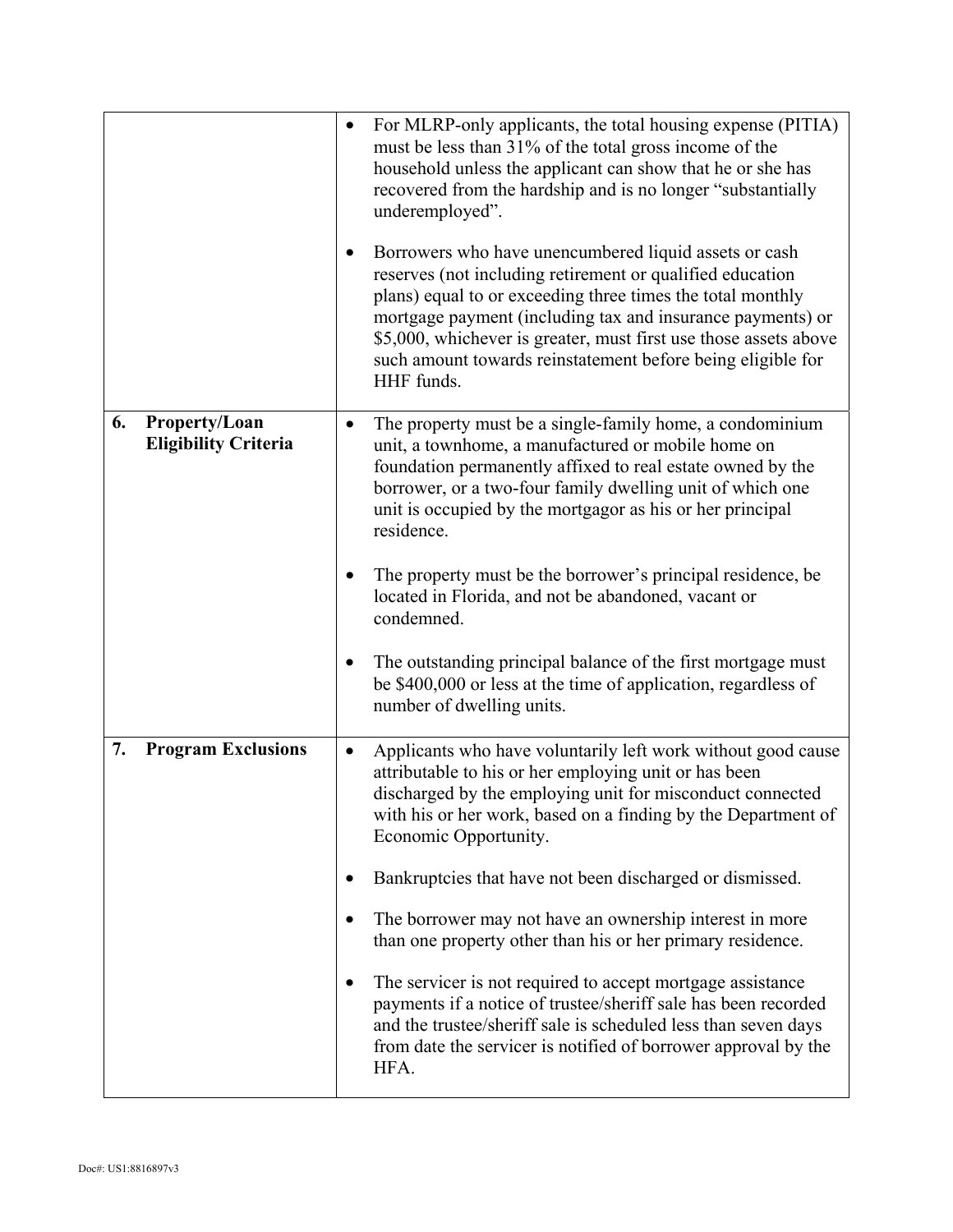|    |                                           | Condominium units where financial reporting for the<br>$\bullet$<br>condominium association, pursuant to s. 718.111(13), F.S.,        |
|----|-------------------------------------------|---------------------------------------------------------------------------------------------------------------------------------------|
|    |                                           | for the most recent two years are not provided by the                                                                                 |
|    |                                           | applicant.                                                                                                                            |
| 8. | <b>Structure of</b>                       | HHF funds under the Mortgage Loan Reinstatement Program will                                                                          |
|    | <b>Assistance</b>                         | be made available to homeowners in the form of a zero-percent                                                                         |
|    |                                           | interest, non-recourse, forgivable loan. This loan will be<br>evidenced by a note and mortgage in favor of Florida Housing.           |
|    |                                           | The HHF loan is forgivable and will be for a period of five and a                                                                     |
|    |                                           | half $(5.5)$ years. The first 20% of the loan will be forgiven                                                                        |
|    |                                           | eighteen (18) months after the loan closing. The remainder of the<br>loan will be forgiven 20% per year annually thereafter.          |
|    |                                           | If the homeowner sells the home during any part of the loan term,                                                                     |
|    |                                           | the remaining principal balance will be due to Florida Housing in                                                                     |
|    |                                           | the event there are sufficient equity proceeds from the sale. If<br>there is not enough equity in the home to repay the entire amount |
|    |                                           | due, Florida Housing will forgive the excess portion or all of the                                                                    |
|    |                                           | remaining principal balance so as to not create additional<br>hardships on the seller at closing. Any loans repaid will be            |
|    |                                           | recycled back into the Program and used to provide assistance to                                                                      |
|    |                                           | additional homeowners for the duration of the Program up to                                                                           |
|    |                                           | December 31, 2017. After December 31, 2017, all funds<br>remaining or received shall be returned to Treasury.                         |
| 9. | <b>Per Household</b>                      | Estimated Median Amount Mortgage Payments - \$9,000                                                                                   |
|    | Assistance                                | Maximum Amount – \$18,000 for those using both UMAP and                                                                               |
|    |                                           | MLRP; \$25,000 for those needing MLRP only.                                                                                           |
|    |                                           | Borrowers who have previously received HHF assistance and                                                                             |
|    |                                           | were not involuntarily terminated and borrowers who are                                                                               |
|    |                                           | currently receiving HHF assistance and remain in good standing,<br>are eligible for the additional assistance being offered under the |
|    |                                           | changes to the UMAP and MLRP programs, but only to the                                                                                |
|    |                                           | extent that the total of the HHF assistance received does not                                                                         |
|    |                                           | exceed the following limits:                                                                                                          |
|    |                                           | $UMAP - 12$ months or \$24,000, whichever comes first<br>$\bullet$<br>MLRP with $UMAP - maximum of $18,000 towards$                   |
|    |                                           | reinstatement                                                                                                                         |
|    |                                           | MLRP only – maximum of $$25,000$ towards reinstatement                                                                                |
|    | 10. Duration of Assistance                | Assistance is provided as a one-time payment.                                                                                         |
|    | 11. Estimated Number of                   | Florida Housing anticipates that this strategy will be able to serve                                                                  |
|    | Participating                             | approximately 25,000 homeowners in the aggregate between                                                                              |
|    | <b>Households</b>                         | UMAP and MLRP over a five year period.                                                                                                |
|    | 12. Program Inception/<br><b>Duration</b> | The Program commenced in June 2012. It is anticipated that this<br>Program will last for up to five years.                            |
|    |                                           |                                                                                                                                       |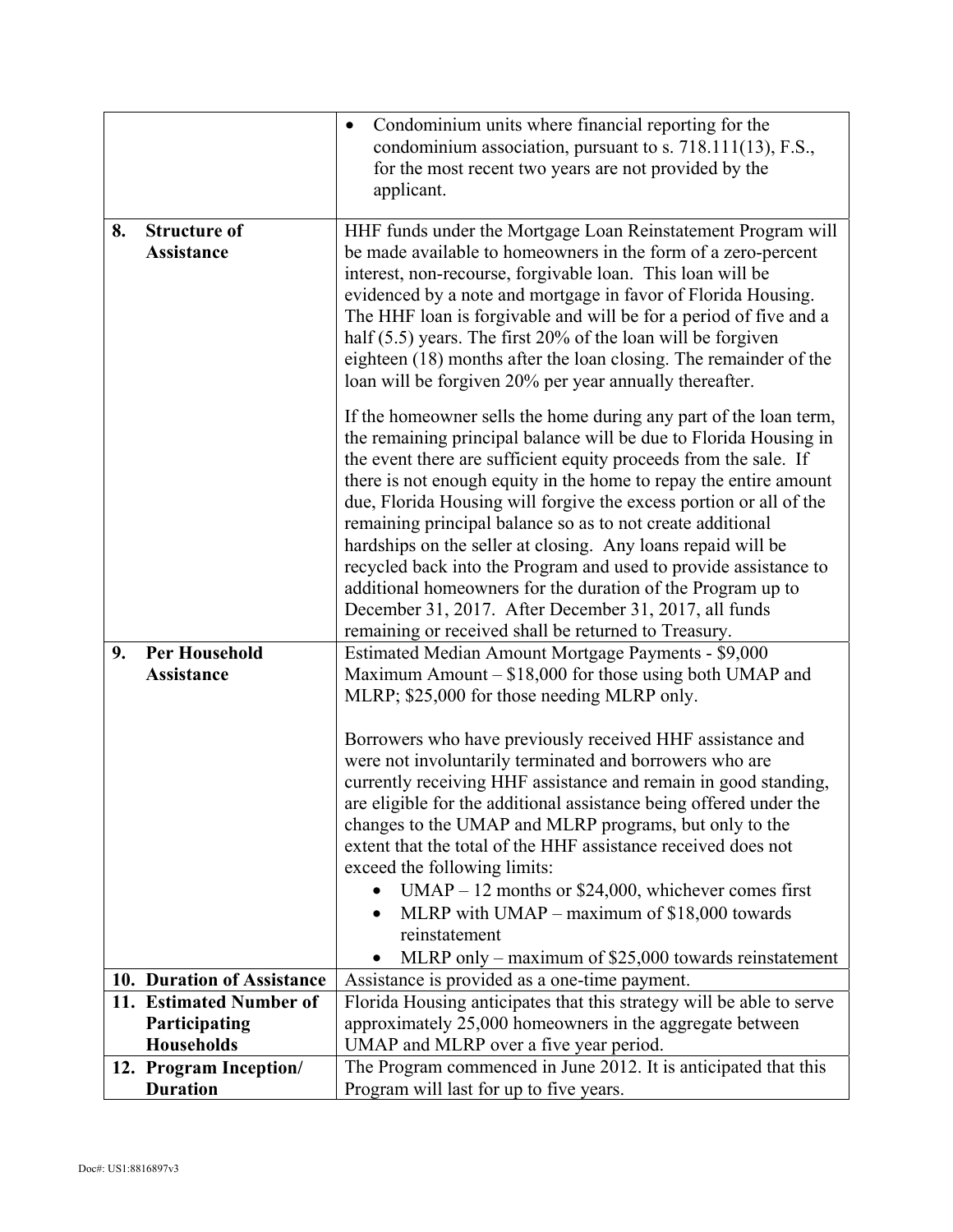| 13. Program Interactions | This Program will interact with the Unemployment Mortgage         |
|--------------------------|-------------------------------------------------------------------|
| with Other Programs      | Assistance Program ("UMAP"). Borrowers who qualify for            |
| (e.g. other HFA          | UMAP will have arrearages on their first mortgage reinstated up   |
| programs)                | front in an amount not to exceed \$18,000. The maximum amount     |
|                          | of combined UMAP and MLRP assistance is \$42,000.                 |
| 14. Program Interactions | HHF funds would be utilized prior to the HAMP forbearance         |
| with HAMP                | described in Supplemental Directive 10-04. Implementing the       |
|                          | Program in this order is the most beneficial to the customer and  |
|                          | investor since payments would continue to be made instead of      |
|                          | capitalized and no late charges or adverse credit reporting would |
|                          | occur. If the borrower has already been through an UP             |
|                          | forbearance before applying for this Program, then this Program   |
|                          | may follow UP.                                                    |
|                          |                                                                   |
| 15. Program Leverage     | Many servicers have in-house mortgage modification products       |
| with Other Financial     | that can be used in conjunction with this Program. Florida        |
| <b>Resources</b>         | Housing will work with servicers to determine how these           |
|                          | programs may best be combined.                                    |
|                          |                                                                   |
|                          | Servicers will not charge administrative fees (e.g., NSF, late    |
|                          | charges) in any month where a full contract payment is made. If   |
|                          | the loan is reinstated or modified following HFA mortgage         |
|                          | assistance, servicers will waive all administrative fees accrued  |
|                          | since the beginning of the delinquency.                           |
| 16. Qualify as an        | $\square$ No<br>$\boxtimes$ Yes                                   |
| Unemployment             |                                                                   |
| Program                  |                                                                   |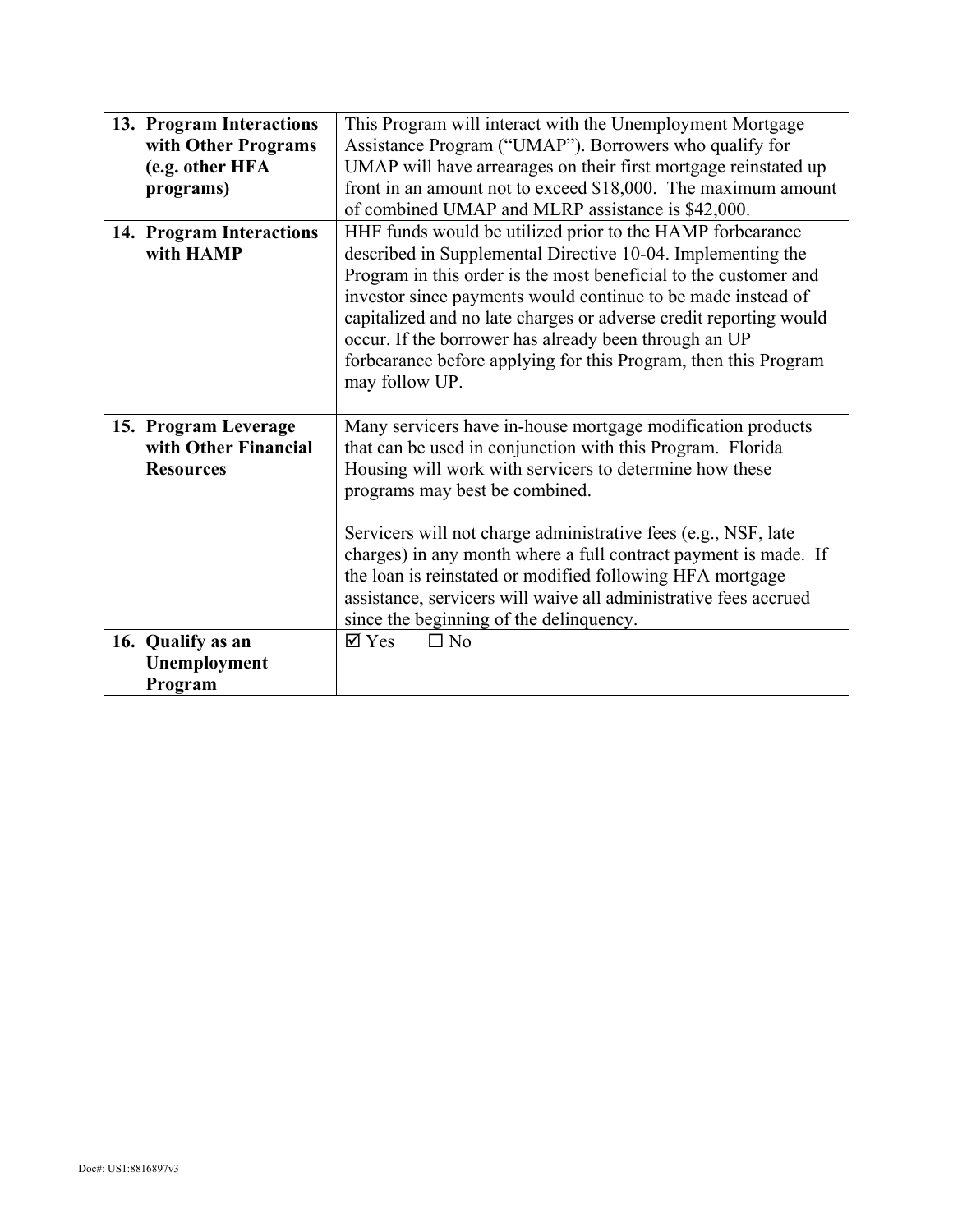# **SERVICE SCHEDULE B-3 Florida Hardest Hit Fund Modification Enabling Pilot Program (MEP) Summary Guidelines**

| 1. Program | This Modification Enabling Pilot Program ("MEP") is being administered                                                                  |
|------------|-----------------------------------------------------------------------------------------------------------------------------------------|
| Overview   | by the Florida Housing Finance Corporation ("Florida Housing") in                                                                       |
|            | partnership with National Community Capital LLC ("NCC"). Funding                                                                        |
|            | under this Program is designed to provide directed assistance to eligible                                                               |
|            | borrowers under the NCC ReStart Program with the intent to permanently                                                                  |
|            | modify and reduce the borrower's loan amount to an affordable level to                                                                  |
|            | achieve a monthly total housing payment that does not exceed 35% of the                                                                 |
|            | borrower's monthly income. Borrowers meeting the eligibility                                                                            |
|            | requirements described in Section 5 below may be eligible for MEP                                                                       |
|            | assistance through the NCC ReStart Program.                                                                                             |
|            | Eligible loan pools under MEP include only loans in Florida sold under                                                                  |
|            | the Department of Housing and Urban Development's ("HUD")                                                                               |
|            | Distressed Asset Stabilization Program ("DASP") in calendar years 2012                                                                  |
|            | and in 2013 that are purchased by NCC.                                                                                                  |
|            | The Florida Housing agreement with the NCC ReStart Program will be                                                                      |
|            | used to enable and facilitate permanent modifications by advancing a                                                                    |
|            | forgivable loan to eligible borrowers in an amount not to exceed                                                                        |
|            | \$50,000.00 to enable a loan modification to occur immediately. MEP                                                                     |
|            | funding may not be used to reduce the principal balance of an eligible                                                                  |
|            | borrower's mortgage loan below 100% of the current market value of the                                                                  |
|            | property. However, the NCC ReStart Program may reduce the principal<br>amount of an eligible borrower's mortgage loan below 100% of the |
|            | property's current market value to achieve a permanently modified                                                                       |
|            | mortgage loan as long as NCC uses its own capital and not MEP funding.                                                                  |
|            | As the funding formula for the maximum amount MEP assistance                                                                            |
|            | expressly states, a floor of 100% of the property's current market value                                                                |
|            | assures that MEP's assistance is limited to funding principal reduction for                                                             |
|            | eligible borrowers only down to 100% of the property's current market                                                                   |
|            | value.                                                                                                                                  |
|            | Consistent with the terms of MEP, the NCC ReStart Program may                                                                           |
|            | permanently modify and reduce the existing first mortgage loan to an                                                                    |
|            | amount with a net present value does not exceed the lesser of:                                                                          |
|            | A loan amount equal to 100% of the current market value of the                                                                          |
|            | property; or                                                                                                                            |
|            | A loan amount with a net present value (using 30 year                                                                                   |
|            | amortization at an interest rate equal to 300 basis points above the                                                                    |
|            | 30 year FHA rate as quoted by Wells Fargo Mortgage) results in a<br>monthly total housing payment that does not exceed 35% of the       |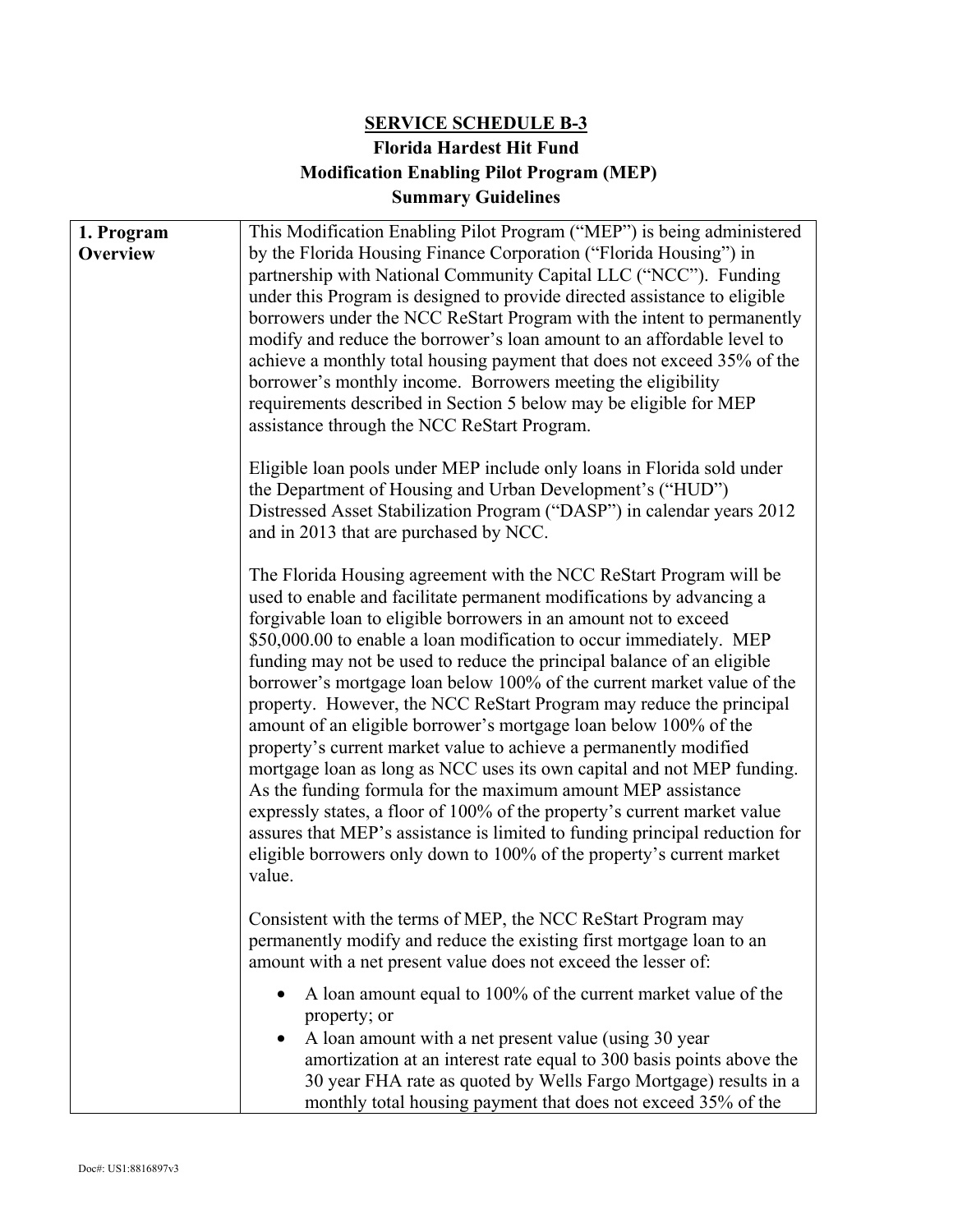|                                                                                             | borrower's adjusted gross monthly income.                                                                                                                                                                                                                                                                                                                                                                                                                                                                                                                       |
|---------------------------------------------------------------------------------------------|-----------------------------------------------------------------------------------------------------------------------------------------------------------------------------------------------------------------------------------------------------------------------------------------------------------------------------------------------------------------------------------------------------------------------------------------------------------------------------------------------------------------------------------------------------------------|
|                                                                                             | In order to make the mortgage payments affordable to the borrower, a<br>MEP forgivable second mortgage loan of up to \$50,000.00 will be made<br>to eligible borrowers to fund a modification of the mortgage loan amount<br>to an amount equal to 100% of the current market value (or as close to<br>100% of the current market value as the \$50,000.00 in MEP assistance<br>will permit and as long as the reduced mortgage loan amount results in a<br>total housing payment not greater than 35% of the borrower's adjusted<br>gross monthly income).     |
|                                                                                             | There is a required dollar-for-dollar private capital match under the NCC<br>Program. As a result of this private capital match, the final amount of<br>MEP assistance will be determined by (i) subtracting the current market<br>value of the property from borrower's UPB multiplied by 50% or (ii)<br>\$50,000, whichever is less.                                                                                                                                                                                                                          |
|                                                                                             | The structure of the MEP assistance is described in Section 8.                                                                                                                                                                                                                                                                                                                                                                                                                                                                                                  |
| 2. Program Goals                                                                            | The central goal of MEP is to help homeowners avoid foreclosure by<br>permanently modifying a borrower's primary mortgage to achieve a<br>monthly total housing payment that does not exceed 35% of the<br>borrower's adjusted gross monthly income.<br>MEP aspires to achieve a 75% success rate in loans assisted under the<br>Program that continue to make on-time monthly payments for at least<br>twenty-four (24) months after the permanent modification occurred.                                                                                      |
| 3. Target<br><b>Population/Areas</b>                                                        | The targeted populations are households whose loans NCC is able to<br>acquire under the HUD DASP sales in 2012 and 2013.                                                                                                                                                                                                                                                                                                                                                                                                                                        |
| 4. Program<br><b>Allocation</b><br>(Excluding<br><b>Administrative</b><br><b>Expenses</b> ) | \$50,000,000.00                                                                                                                                                                                                                                                                                                                                                                                                                                                                                                                                                 |
| 5. Borrower<br><b>Eligibility Criteria</b>                                                  | Eligible borrowers under MEP must meet the following criteria:<br>Must be a legal U.S. Citizen or lawful permanent resident.<br>$\bullet$<br>Must document adjusted household income that does not exceed<br>$\bullet$<br>140% Area Median Income (AMI).<br>Must demonstrate an ability to maintain a financial obligation for<br>٠<br>the home based upon an affordable mortgage with a total monthly<br>housing payment equal to or less than 35% of their gross monthly<br>income.<br>Must meet the LTV requirements described in this Section.<br>$\bullet$ |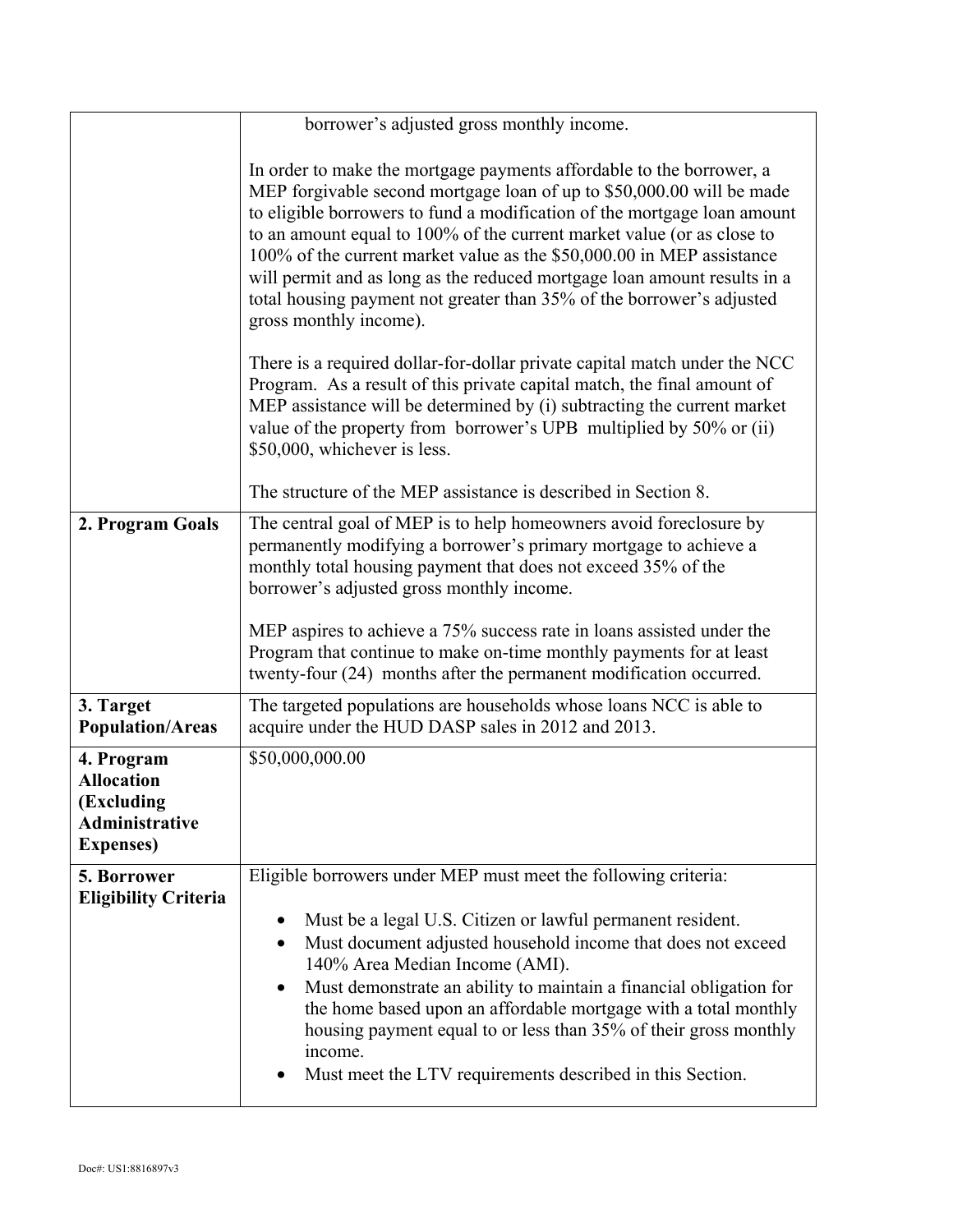|                                                 | Borrowers with current UPB's equal to or greater than 105% of the<br>property's current market value are eligible for MEP assistance if they<br>meet one of the following financial hardships and provide a financial<br>hardship affidavit.                                                                                                                                           |  |
|-------------------------------------------------|----------------------------------------------------------------------------------------------------------------------------------------------------------------------------------------------------------------------------------------------------------------------------------------------------------------------------------------------------------------------------------------|--|
|                                                 | Eligible financial hardships include:<br>Reduced income due to changes in employment.<br>Medical condition(s).<br>$\bullet$<br>Divorce.<br>Death.<br>Borrowers that are unable to document any of these financial hardships<br>may be eligible for MEP assistance if their current UPB is equal to or                                                                                  |  |
| 6. Property/Loan<br><b>Eligibility Criteria</b> | greater than 125% of the property's current market value.<br>Property must be the borrower's principal residence, located in Florida<br>$\bullet$<br>and may not be abandoned, vacant or condemned.                                                                                                                                                                                    |  |
|                                                 | The property must be a single family home, a condominium, a<br>٠<br>townhome, a manufactured or mobile home on foundation<br>permanently affixed to real estate owned by the mortgagor, or a two-<br>four family dwelling unit of which one unit is occupied by the<br>mortgagor as their principal residence that is owner-occupied with a<br>UPB equal to or less than \$400,000.00. |  |
|                                                 | Mortgage must a distressed loan with a UPB that equals or exceeds the<br>required percentages described in Section 5 above. Market value will<br>be established by a FIRREA-compliant appraisal completed by an<br>appraiser licensed and in good standing under Chapter 475 of the<br>Florida statutes for NCC at the time the appraisal is performed.                                |  |
| 7. Program<br><b>Exclusions</b>                 | Borrower's whose current loan-to-value is less than 105% of the<br>$\bullet$<br>property's current market value.                                                                                                                                                                                                                                                                       |  |
|                                                 | Borrowers who are in an active Chapter 7 bankruptcy.<br>$\bullet$                                                                                                                                                                                                                                                                                                                      |  |
| 8. Structure of<br><b>Assistance</b>            | The structure of assistance will be provided as an up-front, forgivable loan<br>to eligible borrowers for up to \$50,000.00 depending upon individual<br>circumstances. The note evidencing the second mortgage loan will carry<br>the following terms:                                                                                                                                |  |
|                                                 | Zero-percent $(0\%)$ interest, zero-payment loan<br>• Five-year term in favor of Florida Housing with a pro rata 20%<br>forgiveness of the original second mortgage loan amount on each<br>annual anniversary date. The note will be extinguished on the<br>fifth $(5th)$ anniversary date providing the borrower has satisfied all<br>terms of the loan.                              |  |
|                                                 | If a property is sold on or before the end of the five-year term, the loan is<br>"due on sale" and any net proceeds due to Florida Housing after reducing                                                                                                                                                                                                                              |  |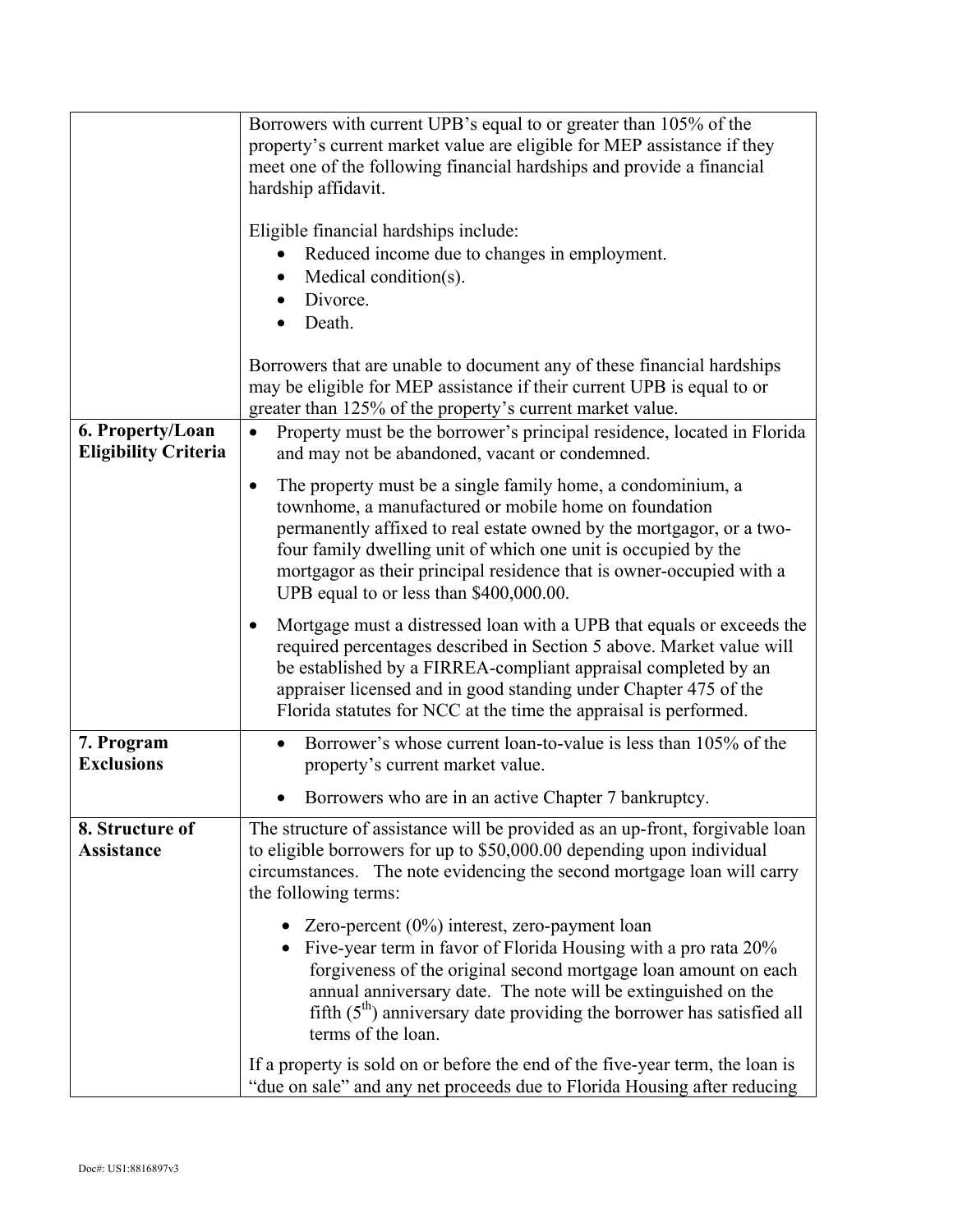|                                                                                                  | the sales price by:                                                                                                                                                                                                                                                                                                                                                                                                                                                                                                                                                                                                                                                                                           |  |
|--------------------------------------------------------------------------------------------------|---------------------------------------------------------------------------------------------------------------------------------------------------------------------------------------------------------------------------------------------------------------------------------------------------------------------------------------------------------------------------------------------------------------------------------------------------------------------------------------------------------------------------------------------------------------------------------------------------------------------------------------------------------------------------------------------------------------|--|
|                                                                                                  | usual and customary costs of sale and attorney's fees;<br>$\circ$<br>taxes and any other payments due to federal, state and local<br>$\circ$<br>governmental entities; and<br>satisfaction of the first mortgage loan amount due NCC<br>$\circ$<br>Program and it's successors and assigns.                                                                                                                                                                                                                                                                                                                                                                                                                   |  |
|                                                                                                  | If there are insufficient or no net proceeds available after reducing the sale<br>amount by the above items, all or a portion of the note will be forgiven as<br>not to create additional hardships on the borrower/seller at the time of<br>closing. Any loan proceeds that are returned to the Program would be<br>reutilized to assist additional homeowners. All funds recycled into the<br>Program will be returned to Treasury after December 31, 2017.                                                                                                                                                                                                                                                 |  |
| 9. Per Household<br><b>Assistance</b>                                                            | $$50,000.00$ is the maximum amount of assistance. $$33,333.33$ is the<br>estimated median amount of assistance.                                                                                                                                                                                                                                                                                                                                                                                                                                                                                                                                                                                               |  |
| 10. Duration of<br><b>Assistance</b>                                                             | MEP assistance will be disbursed in full upon the loan closing for<br>qualified applicants by NCC ReStart Program.                                                                                                                                                                                                                                                                                                                                                                                                                                                                                                                                                                                            |  |
| 11. Estimated<br>Number of<br>Participating<br><b>Households</b>                                 | It is anticipated that the MEP will assist a minimum of 1,500 households<br>in avoiding imminent foreclosures.                                                                                                                                                                                                                                                                                                                                                                                                                                                                                                                                                                                                |  |
| 12. Program<br><b>Inception/Duration</b>                                                         | This Program component will begin in May 2013 and it is projected that<br>assistance will be expended over a two-year period of time. However,<br>repayment of assistance may extend this time frame up to five additional<br>years.                                                                                                                                                                                                                                                                                                                                                                                                                                                                          |  |
| 13. Program<br><b>Interactions with</b><br><b>Other Programs</b><br>(e.g. other HFA<br>programs) | MEP will interact with Florida Housing's Mortgage Loan Reinstatement<br>Program ("MLRP") and Unemployment Mortgage Assistance Program<br>("UMAP") in the following manner. At the time NCC assessed the<br>borrower for eligibility under MEP, if it finds that the borrower is not<br>eligible for MEP it will then assess whether the borrower is eligible for<br>MLRP or UMAP assistance. If the borrower is eligible for either MLRP<br>or UMAP, the application and approval process will be completed in the<br>manner prescribed by Florida Housing. Borrowers may receive assistance<br>from more than one of these programs as long as the total combined<br>assistance does not exceed \$50,000.00. |  |
| 14. Program<br><b>Interactions with</b><br><b>HAMP</b>                                           | None.                                                                                                                                                                                                                                                                                                                                                                                                                                                                                                                                                                                                                                                                                                         |  |
| 15. Program<br>Leverage with<br><b>Other Financial</b><br><b>Resources</b>                       | As the NCC ReStart Program will reduce the existing first mortgage loan<br>in accordance with the MEP there will be a minimum 1:1 private capital<br>leveraged match. However, as the NCC ReStart Program will likely fund<br>with private capital additional principal reductions for eligible borrowers<br>below 100% of the property's current market value in order to achieve a                                                                                                                                                                                                                                                                                                                          |  |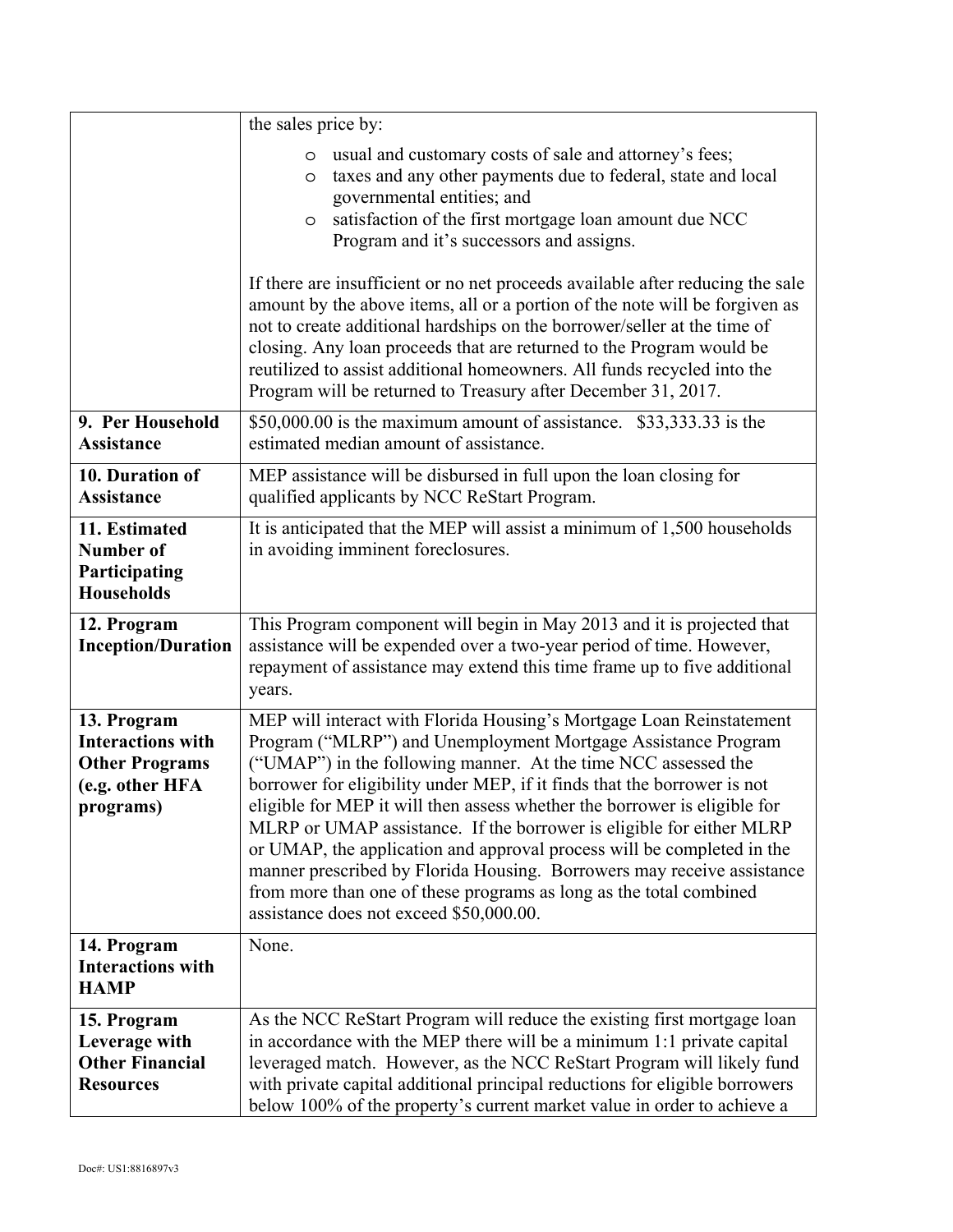|                                              | principal reduction it is expected that the leveraged match will be closer to<br>3 to 1. Lender match amounts shall be documented at the time of closing<br>of the modification.                                                                                                                                       |  |
|----------------------------------------------|------------------------------------------------------------------------------------------------------------------------------------------------------------------------------------------------------------------------------------------------------------------------------------------------------------------------|--|
| 16. Qualify as an<br>Unemployment<br>Program | $\boxtimes$ Yes $\Box$ No<br>MEP assistance qualifies as an unemployment program when the NCC<br>ReStart Program modifies loans and provides assistance to borrowers<br>meeting the Section 5 financial hardship criteria relating to borrowers<br>whose incomes have been reduced due to changes in their employment. |  |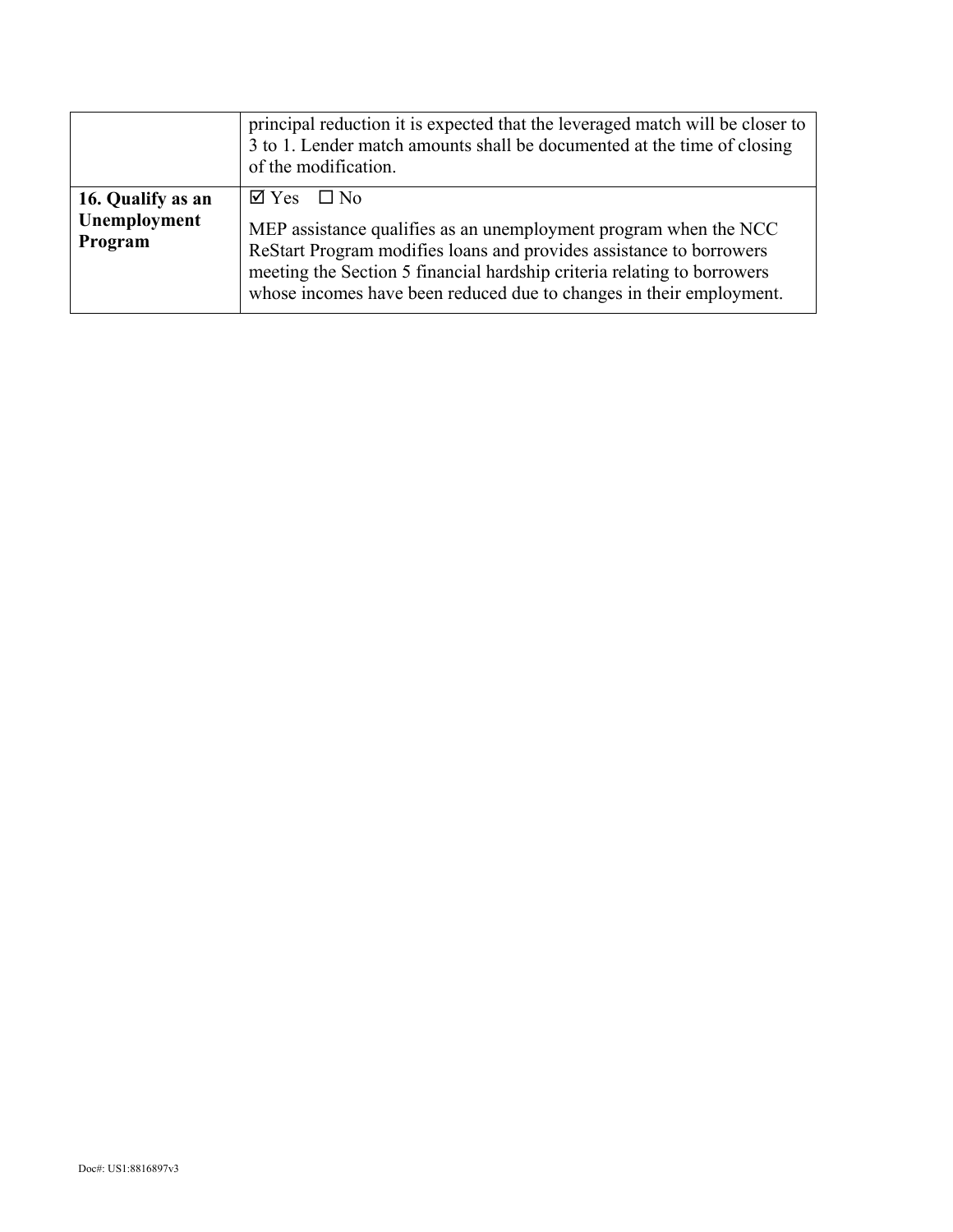# **SERVICE SCHEDULE B-4 Florida Hardest Hit Fund Principal Reduction (PR) Program Summary Guidelines**

| 1. Program<br><b>Overview</b>                                                               | The Principal Reduction ("PR") Program is designed to assist severely<br>underwater, low-to-moderate income homeowners who have been<br>consistently "current" on their mortgage payments by providing Hardest<br>Hit Funds to reduce the amount of their outstanding principal loan balance<br>to an amount as close to 100% LTV as possible and reduce their monthly<br>mortgage payment. By bringing such a program online in 2013, we will<br>be assisting the homeowners who have stayed in their homes, remained<br>committed to their neighborhoods and honored their obligation to make<br>their mortgage payments. Most strategic defaulters have already<br>abandoned their homes and, as home prices have now mostly stabilized<br>throughout the state, there is less of a danger that home values will decline<br>further after Hardest Hit Funds are made available to the homeowners. |  |
|---------------------------------------------------------------------------------------------|------------------------------------------------------------------------------------------------------------------------------------------------------------------------------------------------------------------------------------------------------------------------------------------------------------------------------------------------------------------------------------------------------------------------------------------------------------------------------------------------------------------------------------------------------------------------------------------------------------------------------------------------------------------------------------------------------------------------------------------------------------------------------------------------------------------------------------------------------------------------------------------------------|--|
| 2. Program Goals                                                                            | The goal of PR is to assist severely underwater homeowners who have<br>been honoring their promise to make their mortgage payments by<br>reducing the amount of the unpaid principal balance on their first<br>mortgage to an amount that is in line with the current value of the<br>property, subject to program limits.<br>In addition, the program will also further assist these homeowners by<br>recasting or refinancing their loan and thus reducing their monthly<br>mortgage payment.                                                                                                                                                                                                                                                                                                                                                                                                      |  |
| 3. Target<br><b>Population/Areas</b>                                                        | Low-to-moderate income borrowers who are severely underwater $(≥125%$<br>LTV) and who have been "current" on their first mortgage payments for<br>the past two years.                                                                                                                                                                                                                                                                                                                                                                                                                                                                                                                                                                                                                                                                                                                                |  |
| 4. Program<br><b>Allocation</b><br>(Excluding<br><b>Administrative</b><br><b>Expenses</b> ) | \$350,000,000.00                                                                                                                                                                                                                                                                                                                                                                                                                                                                                                                                                                                                                                                                                                                                                                                                                                                                                     |  |
| 5. Borrower<br><b>Eligibility Criteria</b>                                                  | Eligible borrowers under PR must meet the following criteria:<br>Must be a legal U.S. Citizen or lawful permanent resident.<br>Must document adjusted household income that does not exceed<br>$\bullet$<br>140% Area Median Income ("AMI").<br>Must have an Unpaid Principal Balance ("UPB") on their first<br>mortgage loan that does not exceed \$350,000.<br>Must have a Loan-to-Value ("LTV") ratio on their first mortgage<br>$\bullet$<br>loan of 125% or greater.<br>Must show that they have remained "current" on their payments                                                                                                                                                                                                                                                                                                                                                           |  |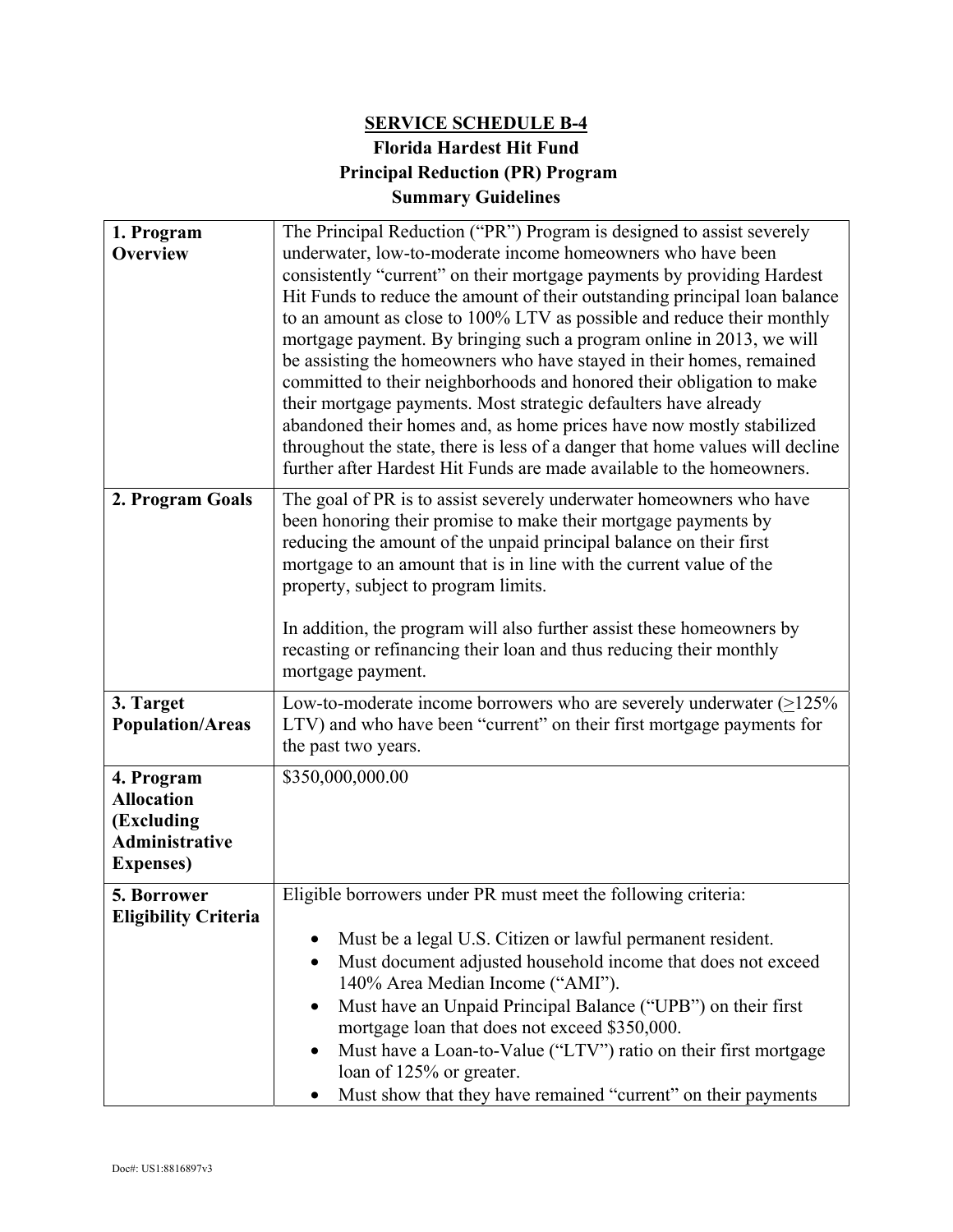|                                                 | on their first mortgage loan, meaning that they cannot have been                                                                                                                                                                                                                                                                                                                                                                                                                                                                                                                                               |  |
|-------------------------------------------------|----------------------------------------------------------------------------------------------------------------------------------------------------------------------------------------------------------------------------------------------------------------------------------------------------------------------------------------------------------------------------------------------------------------------------------------------------------------------------------------------------------------------------------------------------------------------------------------------------------------|--|
|                                                 | 60 days or more late on their payments within the last two years.                                                                                                                                                                                                                                                                                                                                                                                                                                                                                                                                              |  |
| 6. Property/Loan<br><b>Eligibility Criteria</b> | Property must be the borrower's principal residence, located in Florida<br>$\bullet$<br>and may not be abandoned, vacant or condemned.                                                                                                                                                                                                                                                                                                                                                                                                                                                                         |  |
|                                                 | The property must be a single family home, a condominium, a<br>$\bullet$<br>townhome, a manufactured or mobile home on foundation<br>permanently affixed to real estate owned by the mortgagor, or a two-<br>four family dwelling unit of which one unit is occupied by the<br>mortgagor as their principal residence.                                                                                                                                                                                                                                                                                         |  |
|                                                 | The homeowner must have acquired the property prior to January 1,<br>$\bullet$<br>2010.                                                                                                                                                                                                                                                                                                                                                                                                                                                                                                                        |  |
|                                                 | The servicer must agree to recast the borrower's first mortgage loan<br>$\bullet$<br>unless such loan is in a GNMA security (i.e. is an FHA, VA or<br>USDA-RD loan). For GNMA-secured loans, the borrower is required<br>to refinance the loan within 180 days from the date that the principal<br>reduction payment is made on their behalf.                                                                                                                                                                                                                                                                  |  |
|                                                 | The borrower's first mortgage loan must be with a regulated financial<br>$\bullet$<br>institution.                                                                                                                                                                                                                                                                                                                                                                                                                                                                                                             |  |
| 7. Program                                      | Borrowers who have a subordinate lien that is in foreclosure.                                                                                                                                                                                                                                                                                                                                                                                                                                                                                                                                                  |  |
| <b>Exclusions</b>                               | Borrowers with bankruptcies that have not been discharged or<br>dismissed.                                                                                                                                                                                                                                                                                                                                                                                                                                                                                                                                     |  |
|                                                 | Dodd-Frank exclusion for having been convicted of a mortgage-<br>related felony in the past ten years.                                                                                                                                                                                                                                                                                                                                                                                                                                                                                                         |  |
| 8. Structure of<br>Assistance                   | The structure of assistance will be provided as an up-front, forgivable loan<br>to eligible borrowers for up to \$50,000.00. The note evidencing this<br>mortgage loan will carry the following terms:                                                                                                                                                                                                                                                                                                                                                                                                         |  |
|                                                 | Zero-percent $(0\%)$ interest, zero-payment loan;<br>• Five-year term with a pro rata 20% forgiveness of the original<br>mortgage loan amount on each annual anniversary date. The note<br>will be forgiven on the fifth $(5th)$ anniversary date providing the<br>borrower has satisfied all terms of the loan. Exception: for<br>GNMA-secured loans, if the borrower fails to refinance the loan<br>within 180 days from the date that the principal reduction<br>payment is made on their behalf, then the loan will only be<br>forgiven 100% at the end of the fifth year (no incremental<br>forgiveness). |  |
|                                                 | If a property is sold on or before the end of the five-year term, the loan is<br>"due on sale" and any net proceeds are due to satisfy the amount of the<br>loan that has not been forgiven.                                                                                                                                                                                                                                                                                                                                                                                                                   |  |
|                                                 | If there are insufficient or no net proceeds available, all or a portion of the<br>note will be forgiven as not to create additional hardships on the                                                                                                                                                                                                                                                                                                                                                                                                                                                          |  |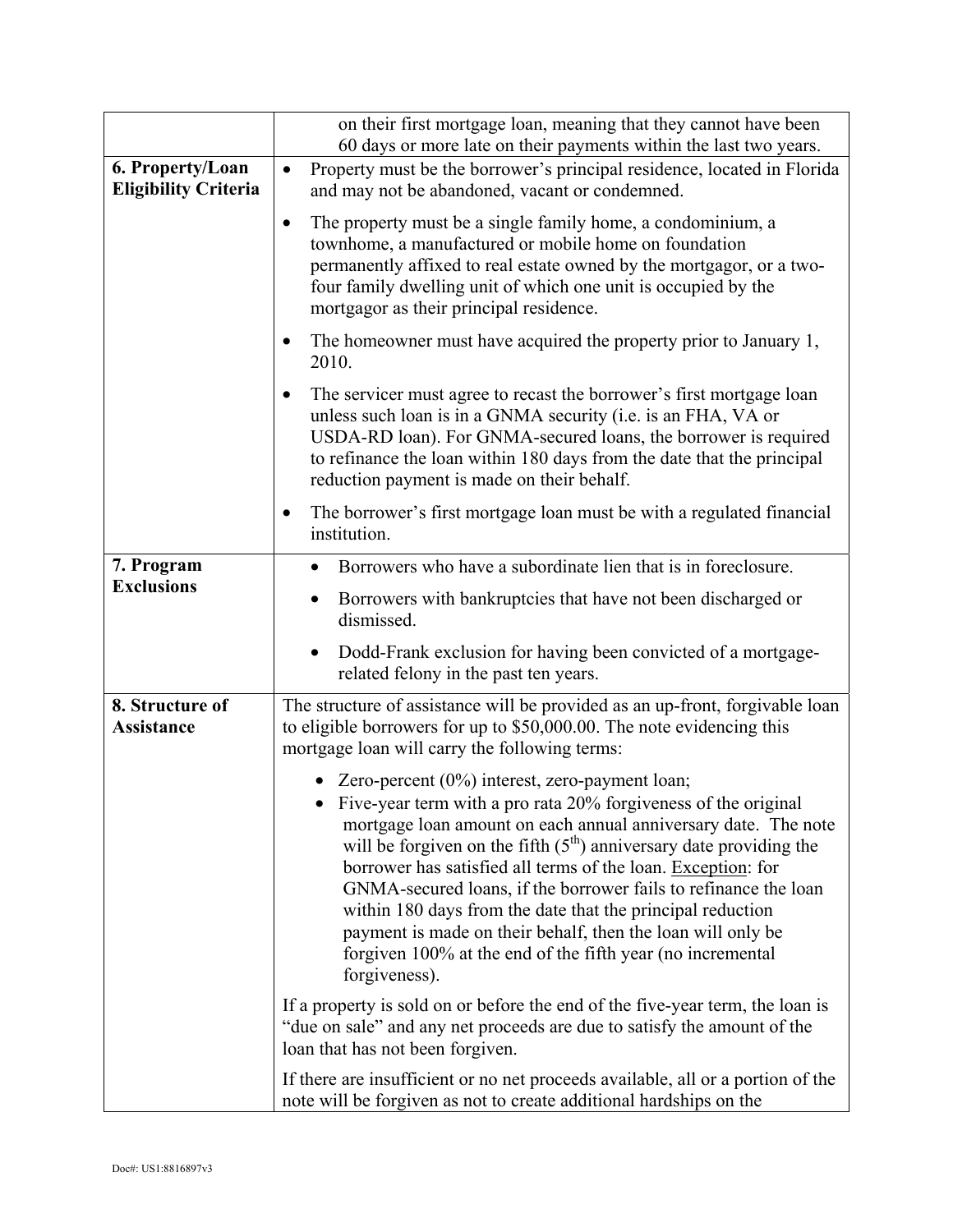|                                                                                                  | borrower/seller at the time of closing. Any loan proceeds that are returned<br>to the Program would be reutilized to assist additional homeowners. All<br>funds recycled into the Program will be returned to Treasury after<br>December 31, 2017.                                                                                                                                                                                          |  |  |
|--------------------------------------------------------------------------------------------------|---------------------------------------------------------------------------------------------------------------------------------------------------------------------------------------------------------------------------------------------------------------------------------------------------------------------------------------------------------------------------------------------------------------------------------------------|--|--|
| 9. Per Household<br><b>Assistance</b>                                                            | Up to \$50,000.00 or the amount necessary to reduce the UPB on the first<br>mortgage loan to 100% LTV, whichever is less. If the household has<br>received HHF assistance under any other HHF program, the maximum<br>amount of all assistance may not exceed \$50,000. The minimum amount<br>of assistance needed must equal or exceed \$5,000.                                                                                            |  |  |
| 10. Duration of<br><b>Assistance</b>                                                             | PR assistance will be disbursed in full to the borrower's servicer upon<br>loan closing and agreement of the servicer to accept the PR funds.                                                                                                                                                                                                                                                                                               |  |  |
| 11. Estimated<br><b>Number of</b><br>Participating<br><b>Households</b>                          | It is anticipated that the PR Program will assist approximately 10,000<br>households.                                                                                                                                                                                                                                                                                                                                                       |  |  |
| 12. Program<br><b>Inception/Duration</b>                                                         | The PR Program will begin in August 2013 and it is projected that<br>assistance will be expended over a two-year period of time. However,<br>repayment of assistance may extend this time frame up to five additional<br>years.                                                                                                                                                                                                             |  |  |
| 13. Program<br><b>Interactions with</b><br><b>Other Programs</b><br>(e.g. other HFA<br>programs) | The PR Program will most likely not interact with Florida's other current<br>HHF programs. If the household has received HHF assistance under any<br>other HHF Program, the maximum amount of all assistance may not<br>exceed \$50,000.                                                                                                                                                                                                    |  |  |
| 14. Program<br><b>Interactions with</b><br><b>HAMP</b>                                           | None.                                                                                                                                                                                                                                                                                                                                                                                                                                       |  |  |
| 15. Program<br>Leverage with<br><b>Other Financial</b><br><b>Resources</b>                       | Servicers will be required to recast a borrower's first mortgage loan,<br>except if the loan is in a GNMA security (i.e. FHA, VA or USDA-RD<br>loans). Borrowers with GNMA-secured loans will be required to execute a<br>streamline (or equivalent) refinance to receive the benefit of incremental<br>forgiveness of the HHF loan. Both the recast and the refinance will result<br>in a lower monthly mortgage payment for the borrower. |  |  |
| 16. Qualify as an<br>Unemployment<br>Program                                                     | $\boxtimes$ No<br>$\Box$ Yes                                                                                                                                                                                                                                                                                                                                                                                                                |  |  |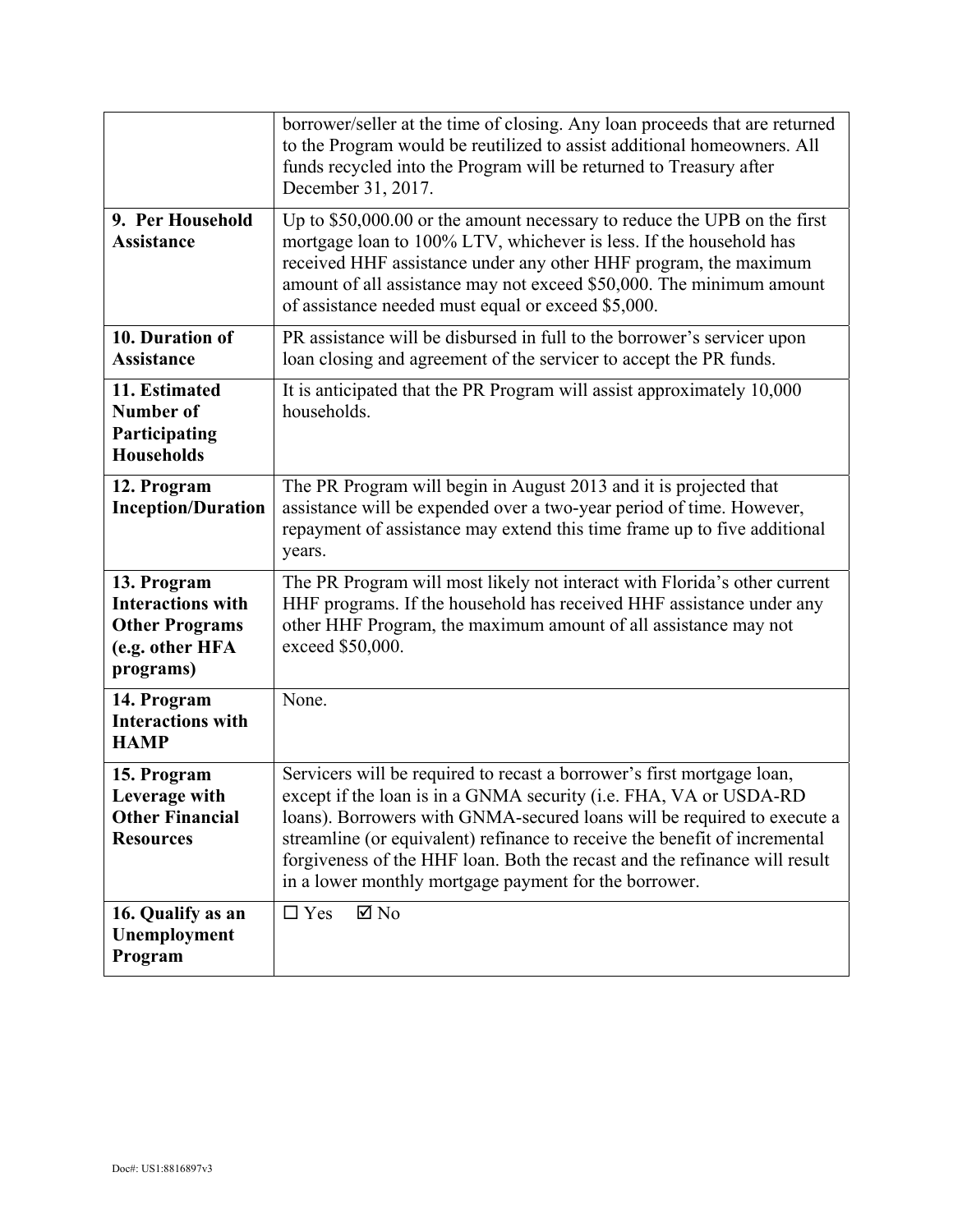# **SERVICE SCHEDULE B-5 Florida Hardest Hit Fund Elderly Mortgage Assistance Program (Elmore) Summary Guidelines**

| 1. Program<br><b>Overview</b>                                                               | The Elderly Mortgage Assistance Program ("Elmore") is designed to<br>assist senior homeowners in Florida who are facing foreclosure due to the<br>inability to pay their property taxes, homeowners' insurance and<br>homeowners' and/or condo association dues ("Property Charges") now<br>that the senior homeowners have been paid all the equity that they were<br>due under the terms of their Home Equity Conversion Mortgage (HECM),<br>as well as other types of "Reverse Mortgages".                                                                                                                                                                                                                                                 |  |  |  |
|---------------------------------------------------------------------------------------------|-----------------------------------------------------------------------------------------------------------------------------------------------------------------------------------------------------------------------------------------------------------------------------------------------------------------------------------------------------------------------------------------------------------------------------------------------------------------------------------------------------------------------------------------------------------------------------------------------------------------------------------------------------------------------------------------------------------------------------------------------|--|--|--|
|                                                                                             | The Florida Housing Finance Corporation ("Florida Housing") will use<br>HHF funds to provide an up-front, forgivable loan to eligible borrowers to<br>be used to (i) repay the amounts advanced on their behalf by their<br>mortgage loan servicer for the payment of Property Charges and (ii) pay<br>the anticipated amount of upcoming Property Charges for a set period of<br>time or until they recover from the hardship.                                                                                                                                                                                                                                                                                                               |  |  |  |
| 2. Program Goals                                                                            | The goal of the Elmore Program is to help senior homeowners remain in<br>their homes.                                                                                                                                                                                                                                                                                                                                                                                                                                                                                                                                                                                                                                                         |  |  |  |
| 3. Target<br><b>Population/Areas</b>                                                        | Low-to-moderate income senior Reverse Mortgage borrowers who have<br>suffered a hardship that has resulted in the inability to repay the amounts<br>advanced on their behalf by their mortgage loan servicer for the payment<br>of Property Charges.                                                                                                                                                                                                                                                                                                                                                                                                                                                                                          |  |  |  |
| 4. Program<br><b>Allocation</b><br>(Excluding<br><b>Administrative</b><br><b>Expenses</b> ) | \$25,000,000.00                                                                                                                                                                                                                                                                                                                                                                                                                                                                                                                                                                                                                                                                                                                               |  |  |  |
| 5. Borrower<br><b>Eligibility Criteria</b>                                                  | Eligible borrowers under Elmore must meet the following criteria:<br>Must be a legal U.S. Citizen or lawful permanent resident.<br>$\bullet$<br>Must document adjusted household income that does not exceed<br>140% Area Median Income ("AMI").<br>Must have suffered a hardship that has resulted in the inability to<br>repay the amounts advanced on their behalf by their mortgage loan<br>servicer for the payment of Property Charges. Such hardships may<br>include:<br>Medical expenses;<br>$\circ$<br>Home repairs for systems or appliances or due to a natural<br>$\circ$<br>disaster (fire, hurricane, etc.);<br>Reduction in household income;<br>$\circ$<br>Unemployment or underemployment;<br>$\circ$<br>Divorce;<br>$\circ$ |  |  |  |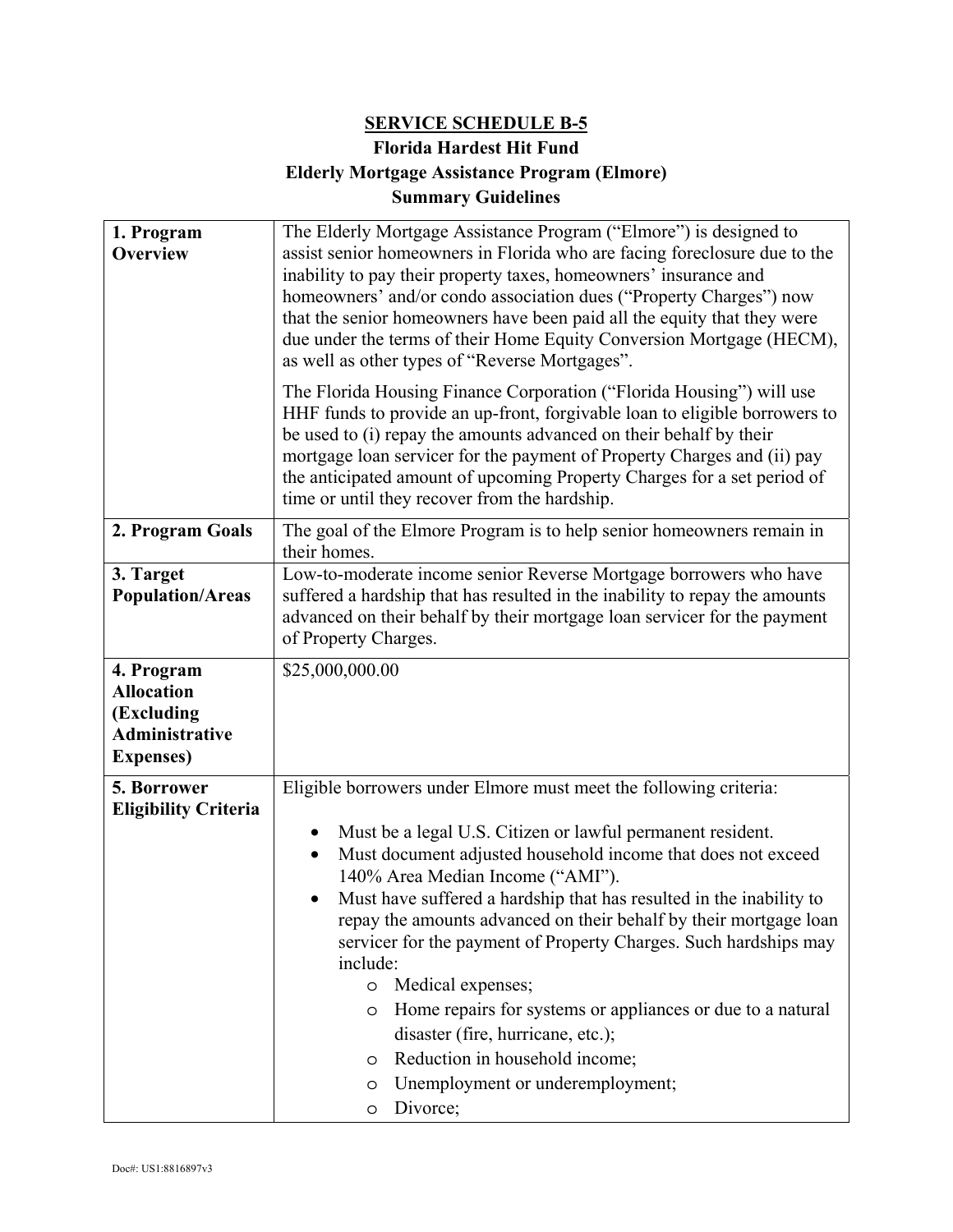|                                                 | Disability and the resulting expenses for specialized<br>$\circ$                                                                                                                                                                                                                                                                                                                                                                      |  |  |  |
|-------------------------------------------------|---------------------------------------------------------------------------------------------------------------------------------------------------------------------------------------------------------------------------------------------------------------------------------------------------------------------------------------------------------------------------------------------------------------------------------------|--|--|--|
|                                                 | equipment, care or retrofitting for the home; and                                                                                                                                                                                                                                                                                                                                                                                     |  |  |  |
|                                                 | Victimization by burglary, fraud or financial exploitation.<br>$\circ$                                                                                                                                                                                                                                                                                                                                                                |  |  |  |
|                                                 | Must show a reasonable likelihood of recovering from the                                                                                                                                                                                                                                                                                                                                                                              |  |  |  |
|                                                 | hardship so as to afford the Property Charges on an ongoing basis                                                                                                                                                                                                                                                                                                                                                                     |  |  |  |
|                                                 | using methods of analysis specified in the program guidelines.                                                                                                                                                                                                                                                                                                                                                                        |  |  |  |
| 6. Property/Loan<br><b>Eligibility Criteria</b> | Property must be the borrower's principal residence, located in Florida<br>$\bullet$<br>and may not be abandoned, vacant or condemned.                                                                                                                                                                                                                                                                                                |  |  |  |
|                                                 | The property must be currently subject to a reverse mortgage.<br>$\bullet$                                                                                                                                                                                                                                                                                                                                                            |  |  |  |
|                                                 | The borrower's Reverse Mortgage must be serviced by a HUD-<br>$\bullet$<br>approved HECM servicer or a regulated financial institution.                                                                                                                                                                                                                                                                                               |  |  |  |
| 7. Program<br><b>Exclusions</b>                 | Borrowers who have a subordinate lien that is in foreclosure.                                                                                                                                                                                                                                                                                                                                                                         |  |  |  |
|                                                 | Borrowers with bankruptcies that have not been discharged or<br>dismissed.                                                                                                                                                                                                                                                                                                                                                            |  |  |  |
|                                                 | Dodd-Frank exclusion for having been convicted of a mortgage-<br>related felony in the past ten years.                                                                                                                                                                                                                                                                                                                                |  |  |  |
| 8. Structure of<br><b>Assistance</b>            | The structure of assistance will be provided as an up-front, forgivable loan<br>to eligible borrowers for up to \$25,000 depending upon individual<br>circumstances. The note evidencing the subordinate mortgage loan will<br>carry the following terms:                                                                                                                                                                             |  |  |  |
|                                                 | • Zero-percent $(0\%)$ interest, zero-payment loan;<br>Two-year term with a pro rata 50% forgiveness of the original<br>mortgage loan amount on each annual anniversary date. The note<br>will be forgiven on the second $(2nd)$ anniversary date providing<br>the borrower has satisfied all terms of the loan.                                                                                                                      |  |  |  |
|                                                 | If a property is sold on or before the end of the two-year term, the loan is<br>"due on sale" and any net proceeds are due to satisfy the amount of the<br>loan that has not been forgiven.                                                                                                                                                                                                                                           |  |  |  |
|                                                 | If there are insufficient or no net proceeds available, all or a portion of the<br>note will be forgiven so as not to create additional hardships on the<br>borrower/seller at the time of closing. Any loan proceeds that are returned<br>to the Program would be reutilized to assist additional homeowners. All<br>funds recycled into the Program and not later expended will be returned to<br>Treasury after December 31, 2017. |  |  |  |
| 9. Per Household                                | The lesser of $$25,000.00$ or the amount necessary to (i) repay the amounts                                                                                                                                                                                                                                                                                                                                                           |  |  |  |
| <b>Assistance</b>                               | advanced on the borrower's behalf by its mortgage loan servicer for the                                                                                                                                                                                                                                                                                                                                                               |  |  |  |
|                                                 | payment of Property Charges and (ii) pay anticipated Property Charges<br>for up to twelve $(12)$ months or until recovery from the hardship. If the                                                                                                                                                                                                                                                                                   |  |  |  |
|                                                 | household has received HHF assistance under any other HHF program,                                                                                                                                                                                                                                                                                                                                                                    |  |  |  |
|                                                 | the maximum amount of all assistance may not exceed \$50,000.                                                                                                                                                                                                                                                                                                                                                                         |  |  |  |
| 10. Duration of                                 | Assistance will be disbursed in full to the borrower's servicer upon loan                                                                                                                                                                                                                                                                                                                                                             |  |  |  |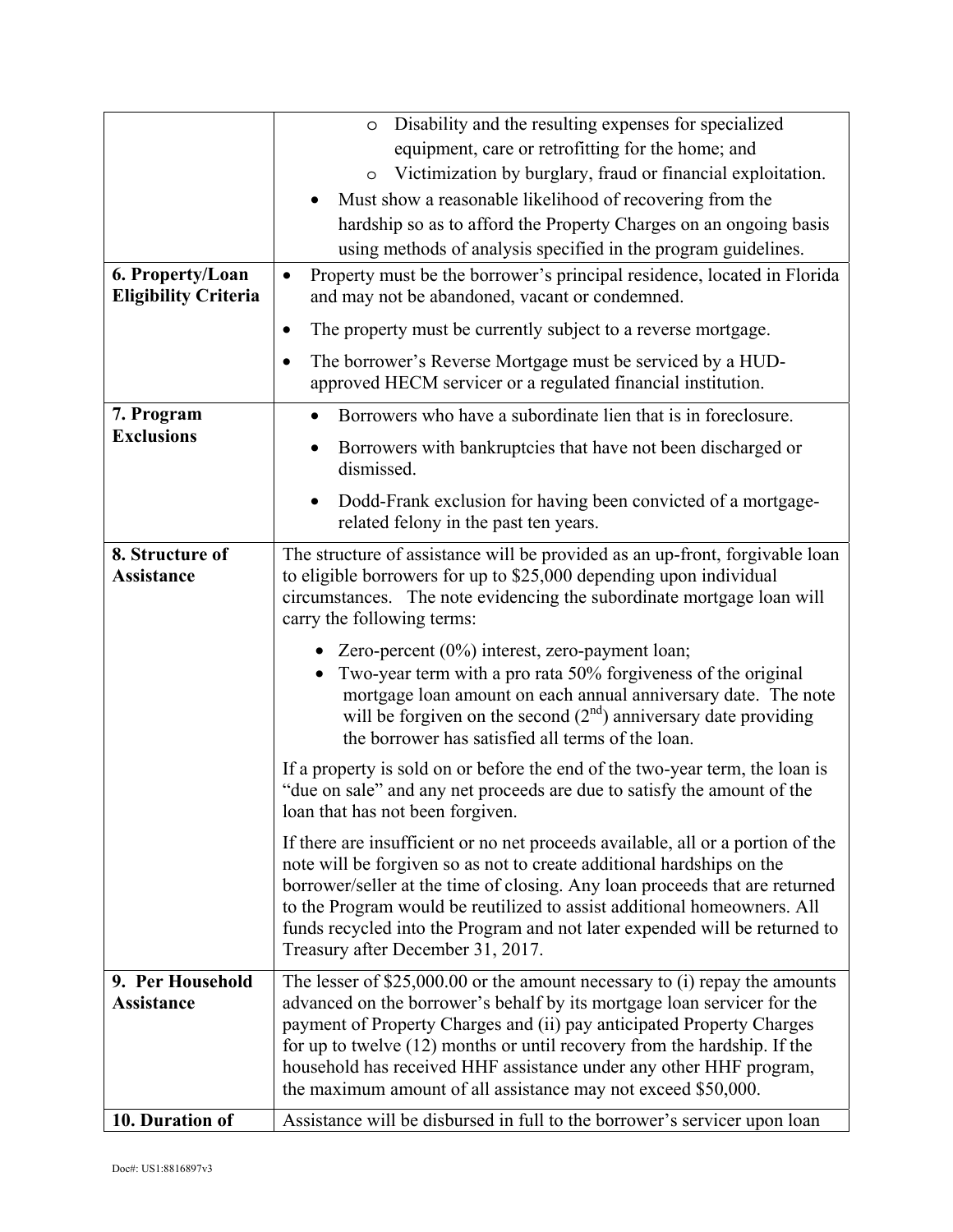| <b>Assistance</b>                                                                                | closing and agreement of the servicer to accept the HHF funds.                                                                                                                                                                                                                                                                                                                                                                                                                                                                                                                                                                                                                                                                     |
|--------------------------------------------------------------------------------------------------|------------------------------------------------------------------------------------------------------------------------------------------------------------------------------------------------------------------------------------------------------------------------------------------------------------------------------------------------------------------------------------------------------------------------------------------------------------------------------------------------------------------------------------------------------------------------------------------------------------------------------------------------------------------------------------------------------------------------------------|
| 11. Estimated<br><b>Number of</b><br>Participating<br><b>Households</b>                          | It is anticipated that the Elmore Program will assist approximately 2,500<br>senior households in Florida who are delinquent under the terms of their<br>reverse mortgage.                                                                                                                                                                                                                                                                                                                                                                                                                                                                                                                                                         |
| 12. Program<br><b>Inception/Duration</b>                                                         | The Elmore Program will begin in October 2013 and it is projected that<br>assistance will be expended over a two-year period of time.                                                                                                                                                                                                                                                                                                                                                                                                                                                                                                                                                                                              |
| 13. Program<br><b>Interactions with</b><br><b>Other Programs</b><br>(e.g. other HFA<br>programs) | The Elmore Program will most likely not interact with Florida's other<br>current HHF programs.                                                                                                                                                                                                                                                                                                                                                                                                                                                                                                                                                                                                                                     |
| 14. Program<br><b>Interactions with</b><br><b>HAMP</b>                                           | None.                                                                                                                                                                                                                                                                                                                                                                                                                                                                                                                                                                                                                                                                                                                              |
| 15. Program<br>Leverage with<br><b>Other Financial</b><br><b>Resources</b>                       | FHFC is partnering with the Florida Department of Elder Affairs, local<br>Area Agencies on Aging, Fannie Mae, the National Council on Aging,<br>Credability and others to coordinate the reinstatement that is being done<br>through the Elmore Program with other available resources. Specifically,<br>senior homeowners will be screened for eligibility for other assistance,<br>such as assistance with the costs of food and medicine, to free up income<br>that may be used towards future property tax and homeowners' insurance<br>bills. This "benefits check-up" will show whether there is a reasonable<br>likelihood that the senior homeowners will be able to afford their Property<br>Charges on an ongoing basis. |
| 16. Qualify as an<br>Unemployment<br>Program                                                     | $\Box$ Yes<br>$\boxtimes$ No                                                                                                                                                                                                                                                                                                                                                                                                                                                                                                                                                                                                                                                                                                       |